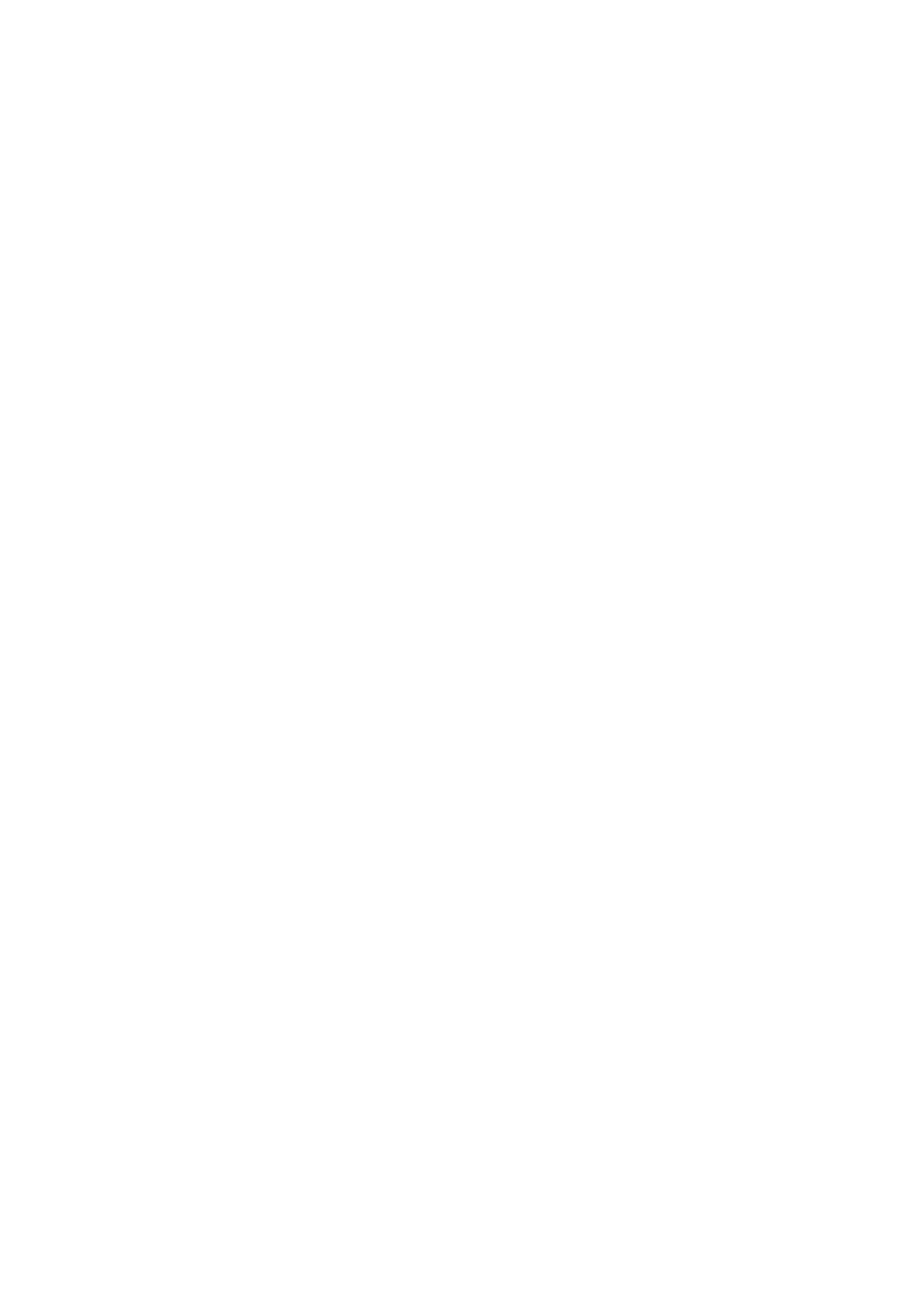# **JERSEY ANNUAL SOCIAL SURVEY**

**To be completed by the person living at this address aged 16 years or over and who has the next birthday**

**Please note that all data will be treated with the strictest confidence and only used for the purpose of compiling aggregate official statistics. Information relating to any individual will not be passed to anyone outside the Statistics Unit.**

To make best use of the data collected by this survey, we firstly need to know a little about you and the household you live in; this is covered in Section 1. Please complete Section 1 fully before completing the various topics covered in the rest of this form.

# **Section 1: About You**

- **1.1** Are you? (Please tick one box only)
	- $01$  Male
	- $02$  Female
- **1.2** In what year were you born?
- **1.3** What is your marital status? (Please tick one box only)
	- $01$  Single (never married)
	- $02$  Cohabiting (never married)
	- $03$  Married (first marriage)
	- $04$  Re-married
	- $05$  Separated (but still legally married)
	- $06$  Divorced
	- 07<sup>O</sup> Widowed
- **1.4** Where were you born? (Please tick one box only)
	- $01$  Jersey
	- <sup>02</sup> $\bigcirc$  Elsewhere in the British Isles (see *Note (a)*) or the Republic of Ireland
	- 03<sup>O</sup> Portugal/Madeira
	- <sup>04</sup>¡ Other European country (please specify country) \_\_\_\_\_\_\_\_\_\_\_\_\_\_\_\_\_\_\_\_\_\_\_\_\_\_\_\_\_\_\_\_\_\_\_
	- <sup>05</sup>¡ Elsewhere (please specify country) \_\_\_\_\_\_\_\_\_\_\_\_\_\_\_\_\_\_\_\_\_\_\_\_\_\_\_\_\_\_\_\_\_\_\_\_\_\_\_\_\_\_\_\_\_\_

*Note (a): England, Wales, Scotland, Northern Ireland, other Channel Islands, Isle of Man.*

**1.5** When did your present period of continuous residence in Jersey begin? (Ignore periods of absence on holiday, absences during the Occupation years, absence at University and absences when travelling).

 $^{01}$  At birth or In (year)  $\frac{1}{2}$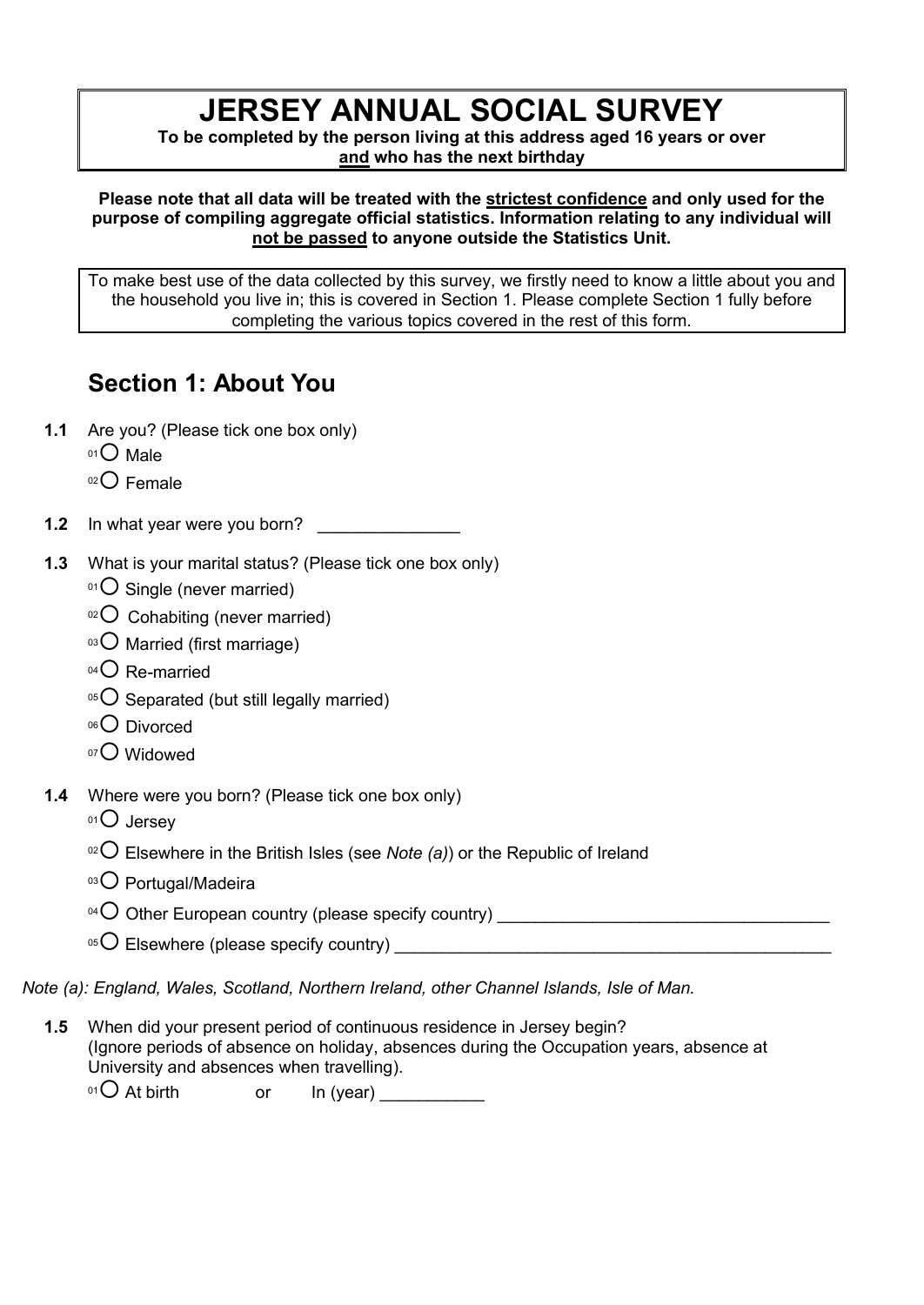| 1.6 | What is your highest educational qualification?<br>(Please exclude any professional qualifications) (Please tick one box only)     |              |                        |  |  |  |  |  |  |  |
|-----|------------------------------------------------------------------------------------------------------------------------------------|--------------|------------------------|--|--|--|--|--|--|--|
|     | $^{01}$ O No formal qualifications                                                                                                 |              |                        |  |  |  |  |  |  |  |
|     | 02 GNVQ (Foundation)                                                                                                               |              |                        |  |  |  |  |  |  |  |
|     | <sup>03</sup> O 'O' levels/CSE/GCSE/GNVQ (Intermediate)                                                                            |              |                        |  |  |  |  |  |  |  |
|     | $04\text{O}$ AS-Level/ City and Guilds                                                                                             |              |                        |  |  |  |  |  |  |  |
|     | 05 O A-Level, GNVQ (Advanced)                                                                                                      |              |                        |  |  |  |  |  |  |  |
|     | 06 First Degree                                                                                                                    |              |                        |  |  |  |  |  |  |  |
|     | $\overline{O}$ Higher Degree e.g. (Masters/PhD)                                                                                    |              |                        |  |  |  |  |  |  |  |
|     | $^{08}$ O Other (please specify) _                                                                                                 |              |                        |  |  |  |  |  |  |  |
| 1.7 | Do you have any of the following professional qualifications? (Please tick all that apply)                                         |              |                        |  |  |  |  |  |  |  |
|     | $\Box$ No professional qualifications                                                                                              |              |                        |  |  |  |  |  |  |  |
|     | $\Box$ Qualified teacher status (for schools)                                                                                      |              |                        |  |  |  |  |  |  |  |
|     | $\Box$ Qualified medical doctor                                                                                                    |              |                        |  |  |  |  |  |  |  |
|     | <b>Qualified dentist</b>                                                                                                           |              |                        |  |  |  |  |  |  |  |
|     | $\Box$ Qualified nurse, midwife, health visitor                                                                                    |              |                        |  |  |  |  |  |  |  |
|     | □ Other professional qualifications (please specify) ________________                                                              |              |                        |  |  |  |  |  |  |  |
|     |                                                                                                                                    |              |                        |  |  |  |  |  |  |  |
| 1.8 | <b>Employment</b><br>Are you currently? (Please tick the one box which is most appropriate to you)                                 |              |                        |  |  |  |  |  |  |  |
|     | 01 Working for an employer                                                                                                         | 06()         | Retired                |  |  |  |  |  |  |  |
|     | Self-employed, employing others<br>O(2C)                                                                                           | O(50)        | In full-time education |  |  |  |  |  |  |  |
|     | $03$ $\bigcap$<br>Self-employed, not employing others                                                                              | $08\bigcirc$ | A homemaker            |  |  |  |  |  |  |  |
|     | Unemployed, looking for work<br>$04$ $\bigcap$                                                                                     |              |                        |  |  |  |  |  |  |  |
|     | Unable to work due to long-term<br>05()<br>sickness/disability                                                                     |              |                        |  |  |  |  |  |  |  |
|     | If you are neither employed nor self-employed please go to question 1.13                                                           |              |                        |  |  |  |  |  |  |  |
| 1.9 | Which industry do you work in? (Please tick the one box which is most appropriate to you)<br>01 $\bigcirc$ Agriculture and fishing |              |                        |  |  |  |  |  |  |  |
|     |                                                                                                                                    |              |                        |  |  |  |  |  |  |  |

- $02$  Finance (including legal work)
- 03<sup>O</sup> Construction and tradesmen
- $04$ <sup>O</sup> Wholesale & retail
- $105$  Transport and communications (including Jersey Airport, Harbours, Post & Telecom)
- 06<sup>O</sup> Private Education or Health
- $107$  Hotels, restaurants and bars
- $08$  Electricity, gas and water
- 09<sup>O</sup> Public sector
- <sup>10</sup>¡ Other, (please specify) \_\_\_\_\_\_\_\_\_\_\_\_\_\_\_\_\_\_\_\_\_\_\_\_\_
- **1.10** How many hours per week do you **usually** work in your main job? (Do not count overtime and meal breaks)

Number of hours worked per week \_\_\_\_\_\_\_\_\_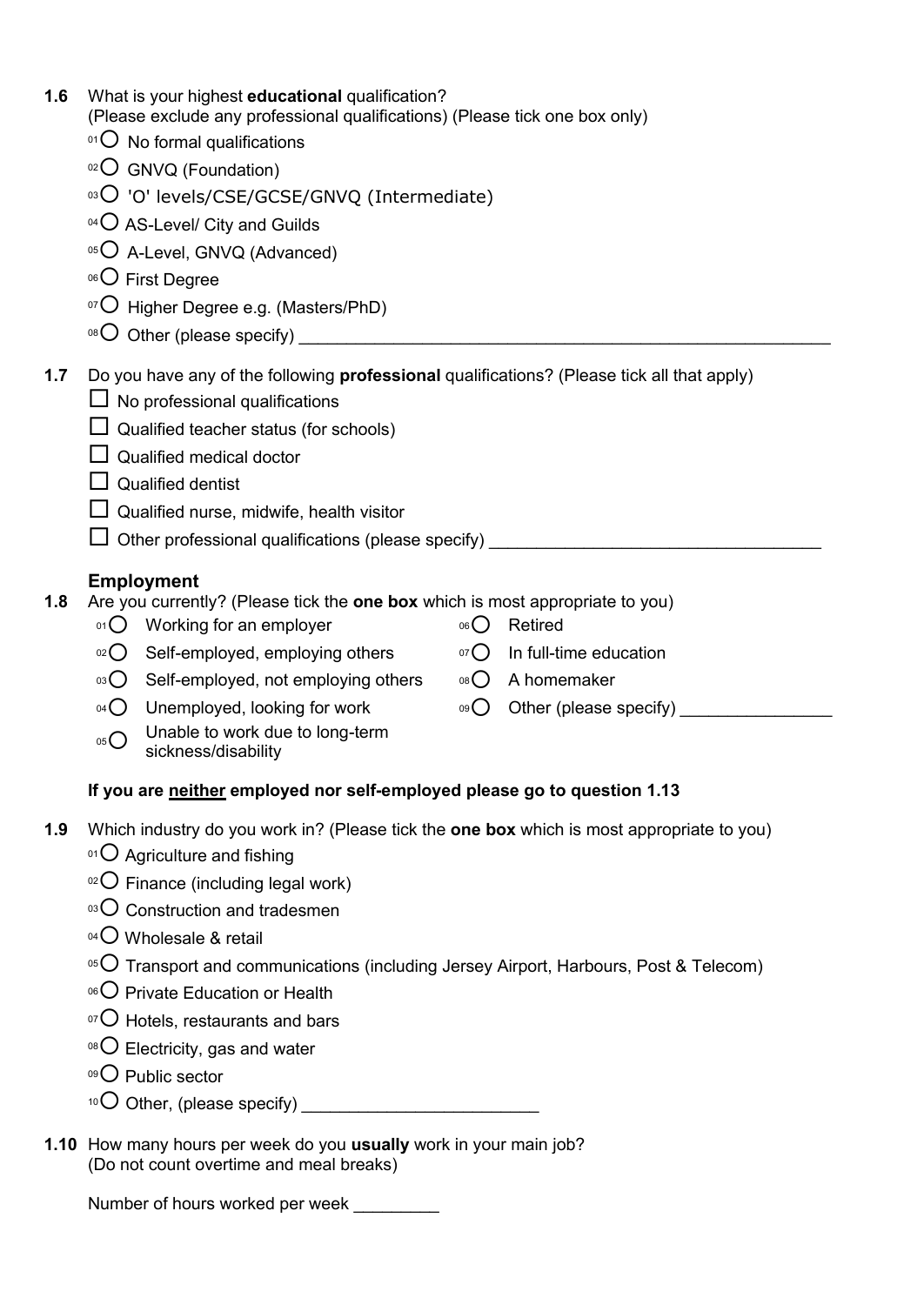- **1.11** Do you earn less than £6 per hour (excluding overtime and bonuses)? (Please tick one box only)
	- <sup>01</sup> $\overline{O}$  Yes **Please go to question 1.12**
	- <sup>02</sup> No **Please go to question 1.13**
- **1.12** If Yes, which earnings band are you currently in? (Please tick one box only)
	- $01$  Less than £5.40 per hour
	- $02$  £5.41 to £5.60 per hour
	- $\,^{\circ}$ 3 $\,$  £5.61 to £5.80 per hour
	- $^{04}$  $O$  £5.81 to £6.00 per hour

### **About your household**

- **1.13** What type of property does your household occupy? (Please tick one box only)
	- $01$ <sup>O</sup> Bedsit
	- $02$  Flat/maisonette
	- $\degree$  Semi-detached/terraced house
	- $04$  Detached house/bungalow
- **1.14** What is the type of accommodation? (Please tick one box only)
	- 01<sup>O</sup> Owner occupied
	- <sup>02</sup> Sheltered/disabled see *Note* (b)
	- $03$  Old peoples/retirement home
	- $^{04}$  $O$  States/Parish rent
	- $05^\circ$  Housing trust rent
	- $06$  Private rent (qualified)
	- $\rm{O}$  Private rent (non-qualified)
	- 08<sup>O</sup> Staff/service
	- $09$  Lodger paying rent in private household
	- $10$  Registered lodging house
- *Note (b): Sheltered/disabled housing is housing designed so that elderly or physically disabled people can live independently. Such homes are often built in groups and provided with a warden or emergency call facilities.*
	- **1.15** How many **bedrooms** are there for use by your household? (Please tick one box only)
		- $O$  One
		- $02$  Two
		- $03$  Three
		- $04$  Four
		- $05$  Five or more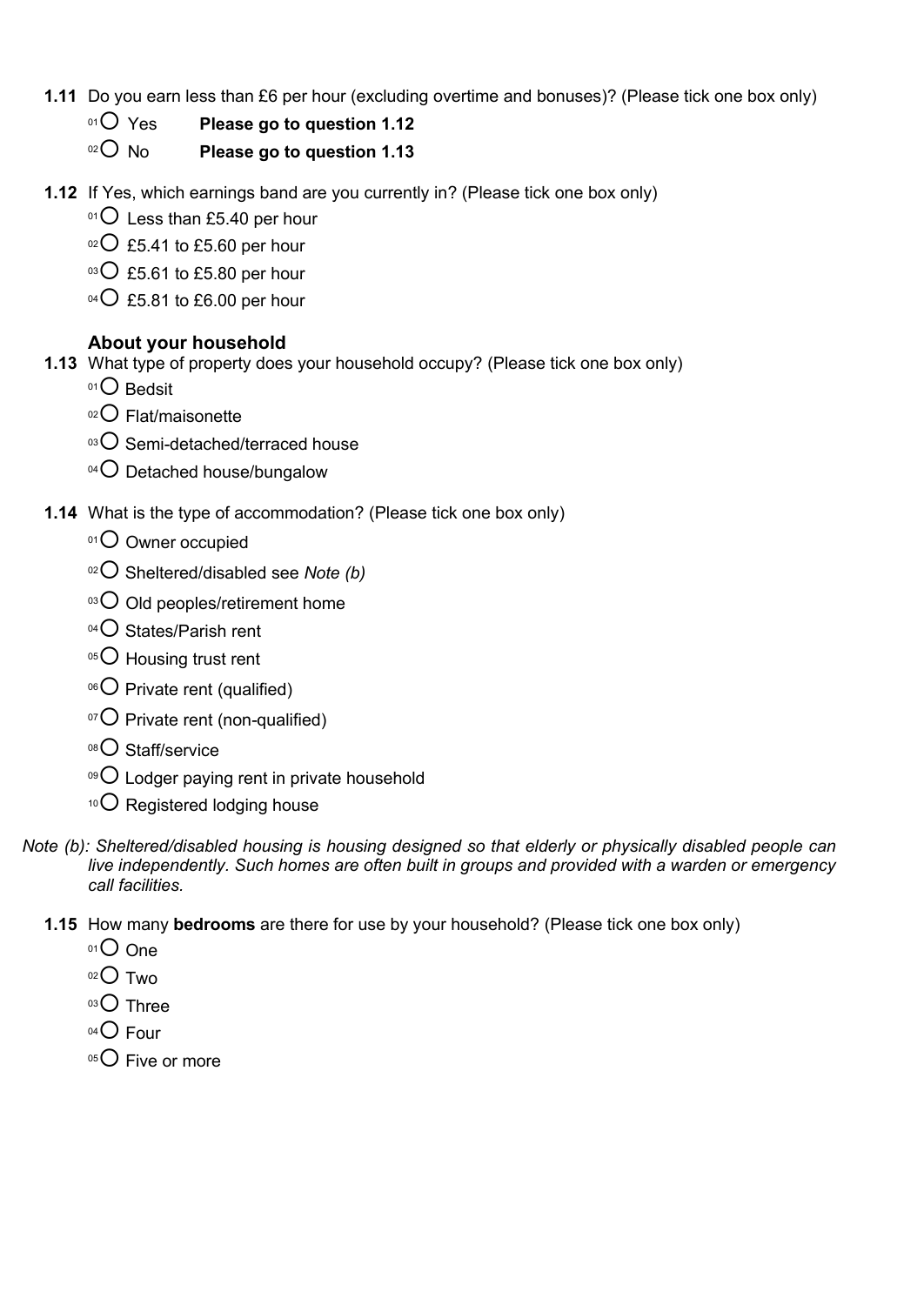**1.16** How many people, **including yourself**, live in your household? (Please enter numbers in boxes below, excluding any lodgers).

| Adults (aged 16 and over) |                                                                      |
|---------------------------|----------------------------------------------------------------------|
| Of which                  | are pensioners (females aged 60 or older,<br>males aged 65 or older) |
| Children aged 0 to 4      |                                                                      |
| Children aged 5 to 10     |                                                                      |
| Children aged 11 to 15    |                                                                      |

- **1.17** Which type of housing qualifications does the **main householder** have? (Please tick one box only)
	- <sup>01</sup>¡ Residentially qualified (**a-h** category) see *Note (c)*
	- <sup>02</sup> $\bigcirc$  Essentially employed, approved by the Housing Department (**j** category)
	- <sup>03</sup> C Residentially qualified (**k** category)
	- $04$  Not residentially qualified

*Note (c): A person who is qualified under Jersey Housing Law and entitled to purchase a property in Jersey.*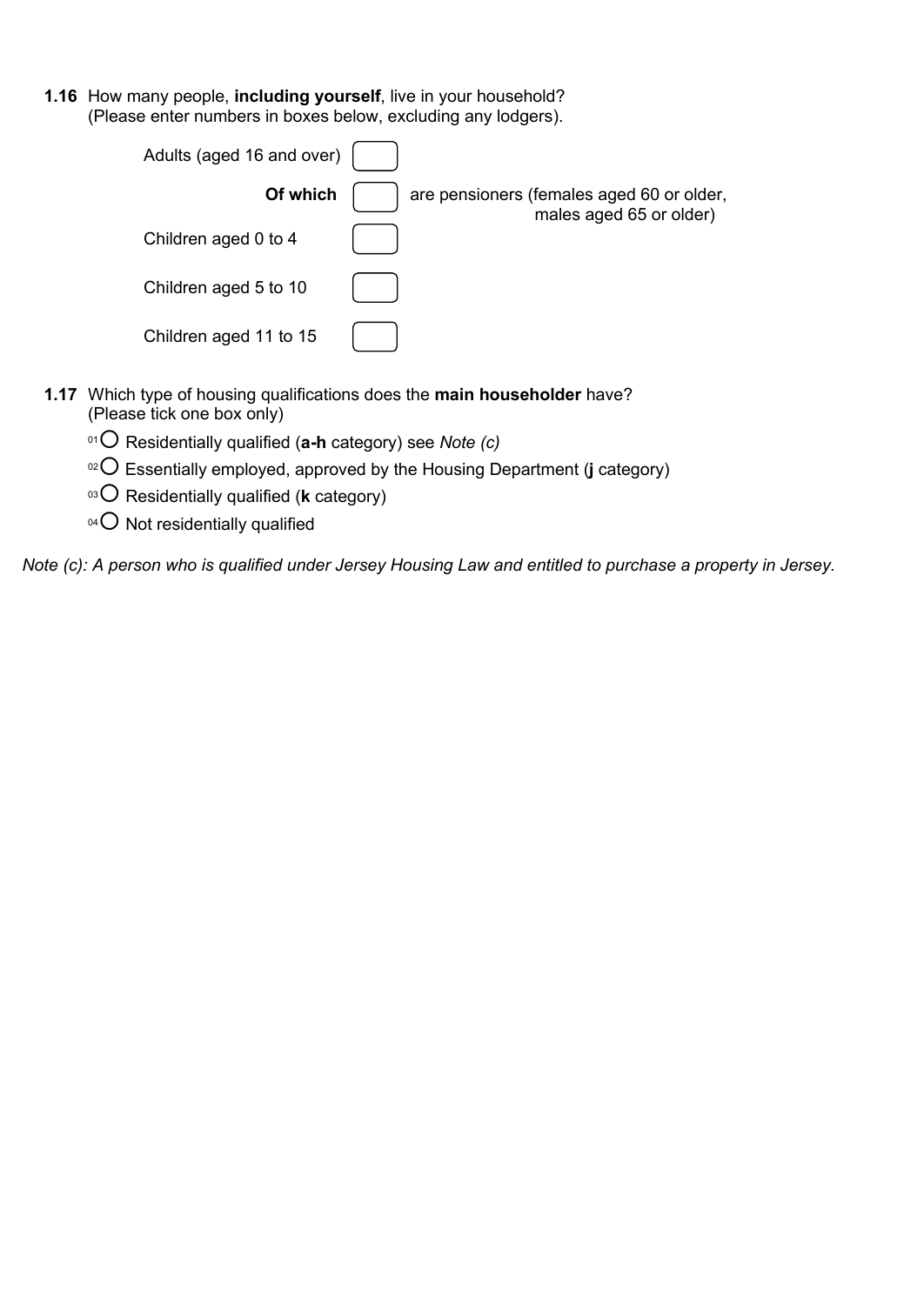# **Section 2 – Family and Childcare Issues**

- **2.1** Are you a parent with any children currently under 16 years of age? (Please tick one box only)
	- $\rm ^{01}O\,$  Yes  $\quad$  Please go to question 2.2  $\,$
	- $\rm ^{02}O$  No  $\rm ~$  Please go to Section 3
- **2.2** What ages are your children?

|     | Child 1   Child 2   Child 3   Child 4   Child 5 |  |  |
|-----|-------------------------------------------------|--|--|
| Age |                                                 |  |  |

**2.3** What statement best describes your current situation? (Please tick one box only)

- $01$ <sup>01</sup> $\overline{O}$  I am looking after my child(ren) and am currently not employed **Go to question 2.4**
- $^{02}$  I am currently on maternity/paternity leave **Go to question 2.7**
- $^{03}$  I am looking after my child(ren) and am currently employed **Go to question 2.7**
- $^{04}$  $\bigcirc$  I am not involved in looking after my child(ren)  $\qquad \qquad$  Go to Section 3
- 2.4 When do you currently plan to return to work? (Please tick one box only)
	- $^{01}$ C Within the next 12 months
	- $02$  1-2 years
	- $03$  3-4 years
	- $04$  5-6 years
	- $05$  7-8 years
	- $06$  9-10 years
	- 07<sup>O</sup> More than 11 years
	- <sup>08</sup> $\bigcirc$  Never **Please go to question 2.10**
- **2.5** What is the main reason that currently **prevents** you from returning to work? (Please tick one box only)
	- $01$  Cost of care for your child(ren)
	- $02$  Want to raise the child(ren) personally
	- $03$  Hours you would be required to work
	- $^{04}$  Type of work you would be required to do
	- $05$  Health reasons
	- $06$  Nothing
	- $\circ$ <sup> $\circ$ </sup> Other (please specify)  $\circ$
- **2.6** What may **encourage** you to return to work sooner? (Please tick one box only)
	- $01^{\circ}$  More opportunities to take unpaid leave to care for your child(ren)
	- $10^{2}$  Longer periods of unpaid maternity/paternity leave
	- $03\bigcirc$  Flexible working hours
	- 04<sup>O</sup> Nothing
	- $105\text{O}$  Other (please specify)  $105\text{O}$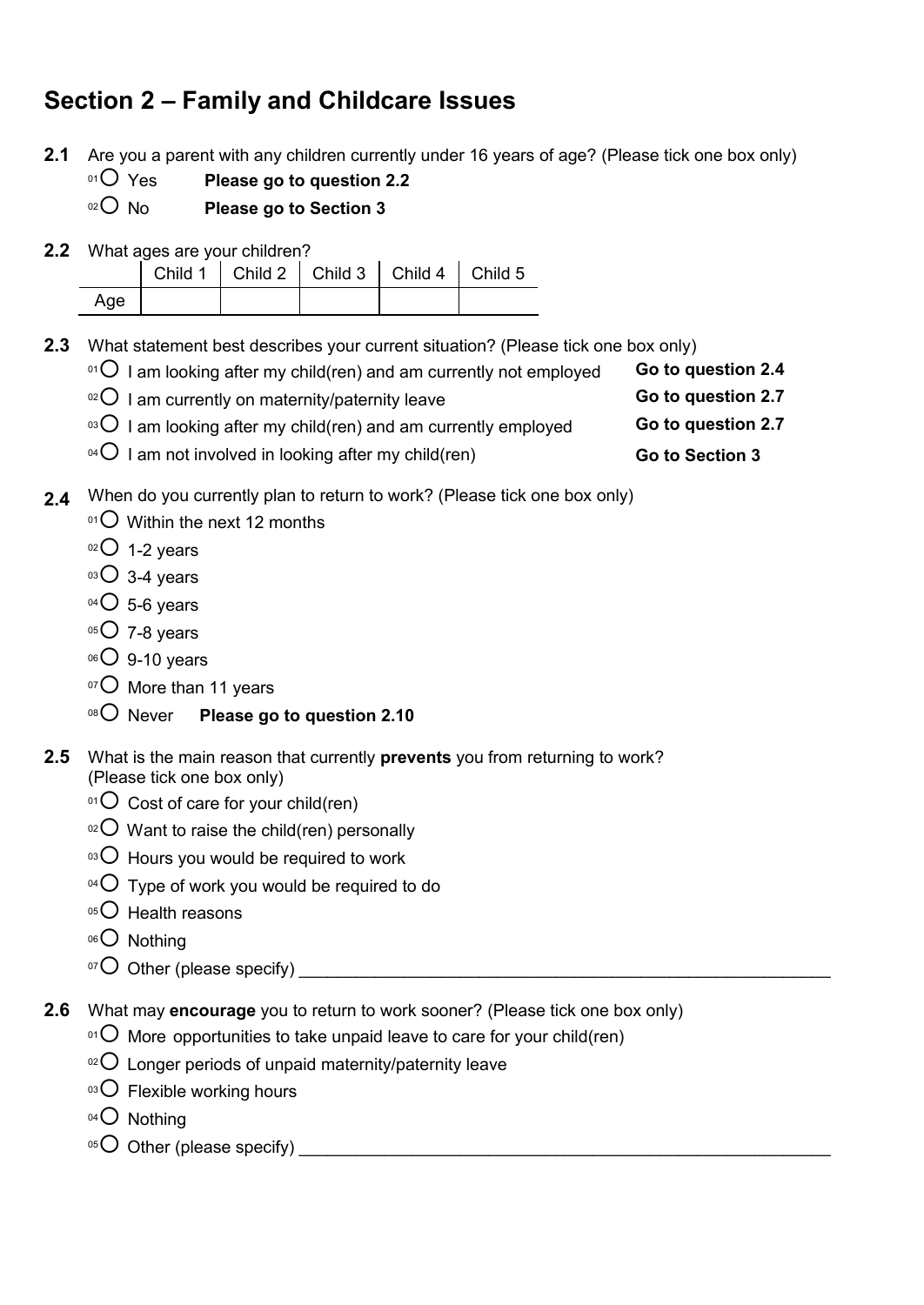- **2.7** How difficult did you/do you imagine you will find it **to work the required hours** in your job after returning to work? (Please tick one box only)
	- <sup>01</sup>¡ Very difficult **Please go to question 2.8**
	- 02<sup>O</sup> Fairly difficult **Please go to question 2.8**
	- <sup>03</sup> $\bigcirc$  Fairly easy **Please go to question 2.9**
	- <sup>04</sup> $\bigcirc$  Very easy **Please go to question 2.9**
- **2.8** Which of the following factors made it/will make it **difficult for you**? (Please tick all that apply)  $\Box$  Amount of hours required to work
	- $\Box$  Finding care for your child(ren)
	- $\Box$  Cost of care for your child(ren)
	- $\Box$  Taking your child(ren) to school
	- $\Box$  Your child(ren) wanting to do activities
	- $\Box$  Don't know
	- $\Box$  Nothing
	- $\Box$  Other (please specify)
- **2.9** Which of the following would/will be the most important in **making work easier for you**? (Please tick one box only)
	- $01$  More opportunities to take child related unpaid leave
	- $02$  Flexible work
	- $103$  Longer periods of unpaid maternity/paternity leave
	- $04$  Nothing
	- <sup>05</sup>¡ Other (please specify) \_\_\_\_\_\_\_\_\_\_\_\_\_\_\_\_\_\_\_\_\_\_\_\_\_\_\_\_\_\_\_\_\_\_\_\_\_\_\_\_\_\_\_\_\_\_\_\_\_\_\_\_\_\_\_\_
- **2.10** Are you aware of any support services available to parents (e.g. The Bridge Centre, Parenting Support Services or Children Service)? (Please tick one box only)

| $^{01}$ O Yes, I use them frequently                                    | Please go to question 2.11 |
|-------------------------------------------------------------------------|----------------------------|
| $\circ$ <sup>2</sup> O Yes, I use them infrequently                     | Please go to question 2.11 |
| $\circ$ <sup>3</sup> O Yes, but I do not use them                       | Please go to question 2.11 |
| <sup>04</sup> $\overline{O}$ No, I do not know of any support available | Please go to question 2.13 |

- **2.11** Do you know how to make use of the support service(s) that you have heard about? (Please tick one box only)
	- <sup>01</sup>○ Yes **Please go to question 2.12**
	- $O^2$  No **Please go to question 2.13**

**2.12** Which support services have you used? (Please specify all the services that you have used)

\_\_\_\_\_\_\_\_\_\_\_\_\_\_\_\_\_\_\_\_\_\_\_\_\_\_\_\_\_\_\_\_\_\_\_\_\_\_\_\_\_\_\_\_\_\_\_\_\_\_\_\_\_\_\_\_\_\_\_\_\_\_\_\_\_\_\_\_\_\_\_\_\_\_\_\_\_\_ \_\_\_\_\_\_\_\_\_\_\_\_\_\_\_\_\_\_\_\_\_\_\_\_\_\_\_\_\_\_\_\_\_\_\_\_\_\_\_\_\_\_\_\_\_\_\_\_\_\_\_\_\_\_\_\_\_\_\_\_\_\_\_\_\_\_\_\_\_\_\_\_\_\_\_\_\_\_ \_\_\_\_\_\_\_\_\_\_\_\_\_\_\_\_\_\_\_\_\_\_\_\_\_\_\_\_\_\_\_\_\_\_\_\_\_\_\_\_\_\_\_\_\_\_\_\_\_\_\_\_\_\_\_\_\_\_\_\_\_\_\_\_\_\_\_\_\_\_\_\_\_\_\_\_\_\_ \_\_\_\_\_\_\_\_\_\_\_\_\_\_\_\_\_\_\_\_\_\_\_\_\_\_\_\_\_\_\_\_\_\_\_\_\_\_\_\_\_\_\_\_\_\_\_\_\_\_\_\_\_\_\_\_\_\_\_\_\_\_\_\_\_\_\_\_\_\_\_\_\_\_\_\_\_\_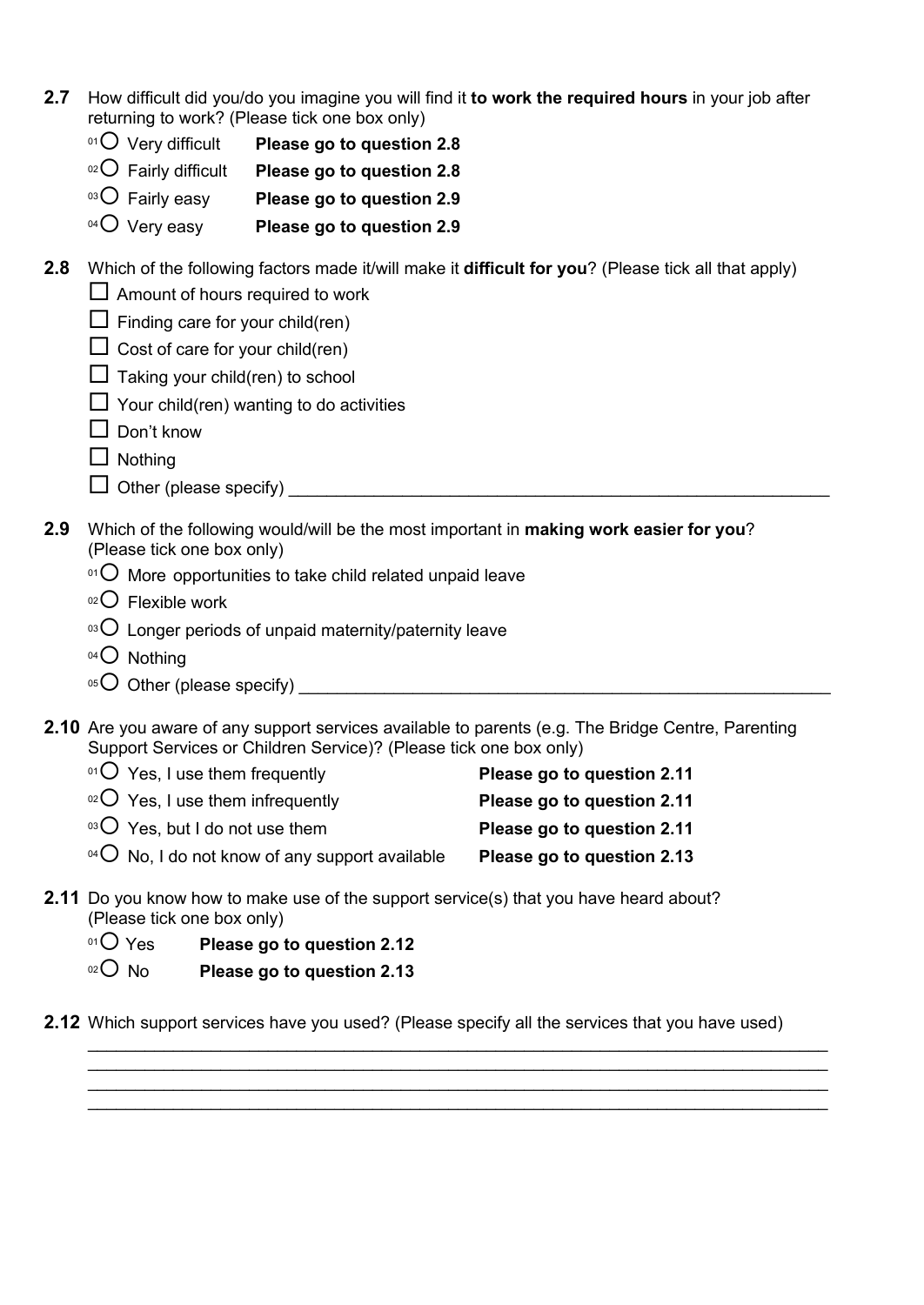- **2.13** If you were to need parenting support, what service would you be most likely to use? (Please tick one box only)
	- $01$  Telephone support
	- $02$  E-mail support
	- $\,^{\circ}$  Drop in sessions (no appointment needed)
	- $04$  One-to-one scheduled appointment
	- $05$  A course (e.g. Pre-school Jelly Clubs, Understanding 5 to 10 years old children and Understanding Teenagers)
	- <sup>06</sup>¡ Other (please specify) \_\_\_\_\_\_\_\_\_\_\_\_\_\_\_\_\_\_\_\_\_\_\_\_\_\_\_\_\_\_\_\_\_\_\_\_\_\_\_\_\_\_\_\_\_\_\_\_\_\_\_\_\_\_\_\_
- **2.14** On a scale of 0 to 10, where 0 is no confidence at all and 10 is very confident. Please enter a number in the box below to show how confident you feel in your own parenting abilities
- **2.15** Are any of your children either 3 or 4 years of age? (Please tick one box only)
	- <sup>01</sup> $\bigcirc$  Yes Please go to question 2.16
	- <sup>02</sup> No **Please go to Section 3**
- **2.16** Please rank (from 1 to 4) the following options on the basis of your priorities (**1 is the most** important and **4 is the least** important to you).

When considering **pre-school facilities** for your **3 to 4 year old(s)**, your priorities are:

| <b>Priorities</b>                   | Rank (1 to 4) |
|-------------------------------------|---------------|
| Early education for your child(ren) |               |
| Childcare for your child(ren)       |               |
| For you to return to employment     |               |
| Other (please specify)              |               |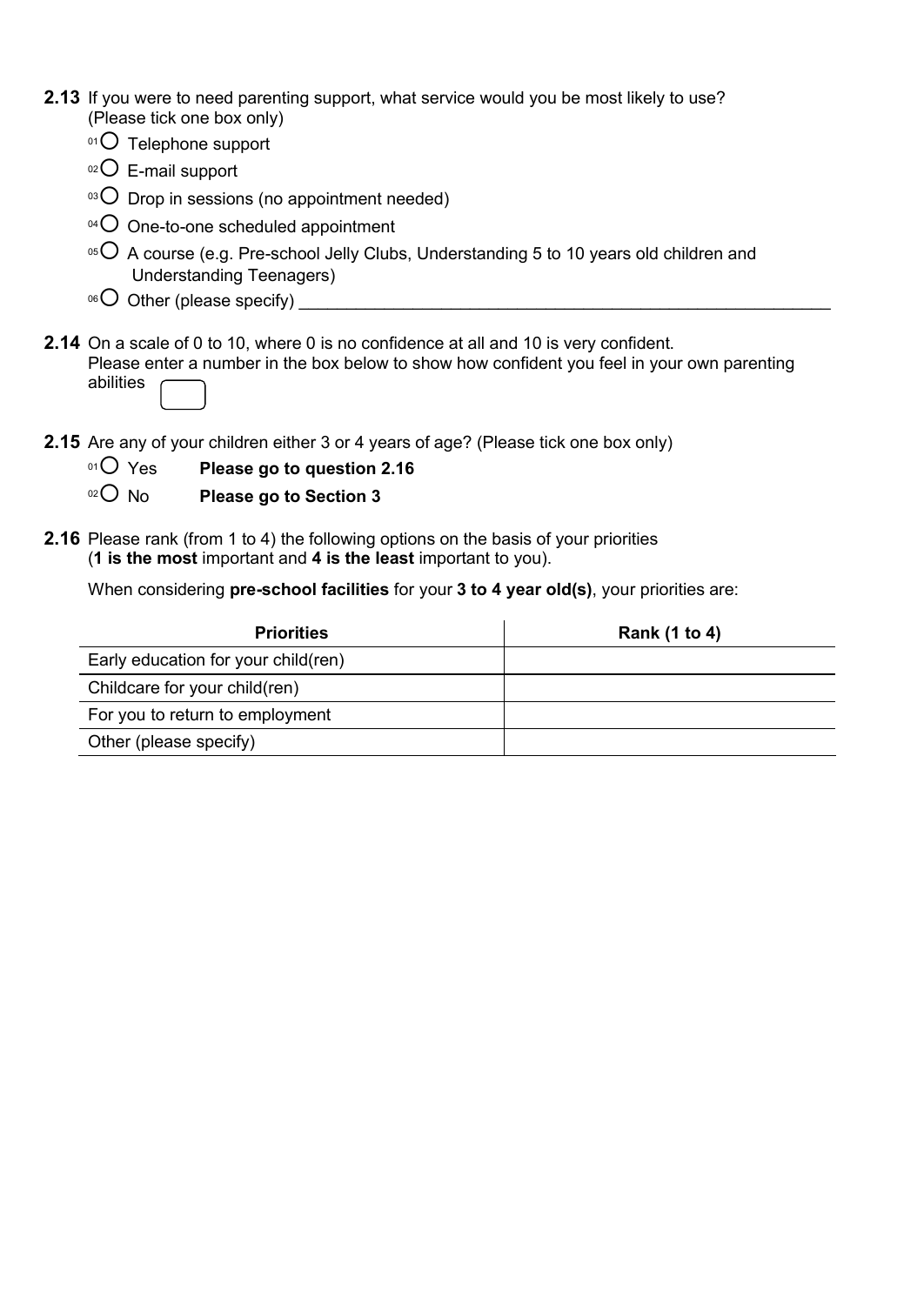# **Section 3 – Policing and Fire Safety in Jersey**

### **Policing in Jersey**

- **3.1** How safe or unsafe do you consider your neighbourhood to be (within 5 minutes walk of your home)? (Please tick one box only)
	- $01$  Very safe
	- $02$  Fairly safe
	- $03$  A bit unsafe
	- $04$  Very unsafe
	- 05<sup>O</sup> Don't know

**3.2** Roughly, how many years have you lived in this neighbourhood? \_\_\_\_\_\_\_\_\_\_ years

- **3.3** How often do you visit the town centre after dark? (Please tick one box only)
	- $01$  Daily or almost daily
	- $02$  Weekly
	- 03<sup>O</sup> Monthly
	- $04$  Less than monthly
	- $05$  Never
- **3.4** How safe or unsafe do you consider the town centre to be after dark? (Please tick one box only)
	- $01$  Very safe
	- $02$  Fairly safe
	- $03$  A bit unsafe
	- $04$  Very unsafe
	- $05$  Don't know
- **3.5** Thinking about your answer to question 3.4, please indicate the extent to which each of the following has influenced your opinion? (Please tick one box in each row)

|                                                 | Maior     | Minor      | No.       | Don't |
|-------------------------------------------------|-----------|------------|-----------|-------|
|                                                 | influence | influence  | influence | Know  |
| Personal experience of visiting town after dark | 01()      | $_{02}( )$ | 03()      | 04()  |
| The experience of your family or friends        | 01()      | $_{02}$ () | 03()      | 04()  |
| What you have seen or heard in the local media  | 01()      | $_{02}( )$ | 03()      | 04()  |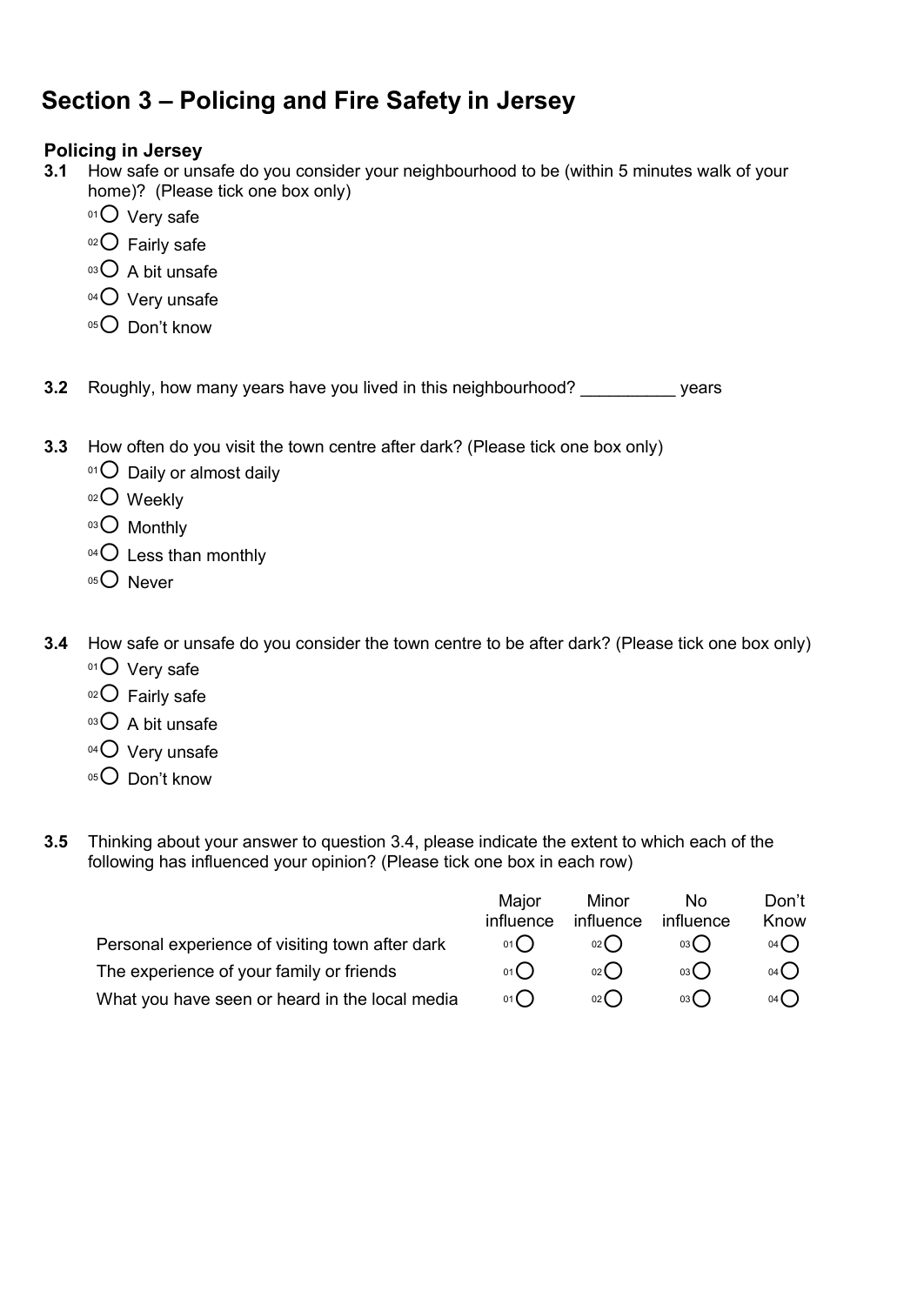**3.6** How much of a problem is each of the following in Jersey as a whole? (Please tick one box in each row)

|   |                                            | A major<br>problem | A minor<br>problem | Not a<br>problem | Don't<br>Know   |
|---|--------------------------------------------|--------------------|--------------------|------------------|-----------------|
| A | Anti-social behaviour by young people      | 01()               | $_{02}$ $\bigcirc$ | 03()             | $04$ $\bigcirc$ |
| В | <b>Burglary</b>                            | 01()               | 02                 | 03()             | $04$ $\bigcirc$ |
| С | Drink-driving                              | 01()               | $02$ $\bigcirc$    | 03()             | $04$ $\bigcirc$ |
| D | Domestic violence                          | 01()               | 02()               | 03()             | 04()            |
| Е | Money laundering and major financial crime | $01$ $\bigcirc$    | $02$ $\bigcirc$    | 03()             | $04$ $\bigcirc$ |
| F | People dealing in drugs                    | 01()               | 02                 | 03()             | $04$ $\bigcirc$ |
| G | Speeding motorists                         | 01()               | $02$ $\bigcirc$    | 03()             | 04()            |
| н | Street violence and disorder               | 01()               | 02                 | 03()             | $04$ $\bigcirc$ |
|   | Theft of or from vehicles                  | $01$ $\bigcirc$    | 02                 | 03()             | $04$ $\bigcirc$ |
| J | Petty theft and shoplifting                | 01()               | 02                 | 03()             | 04()            |
| K | Vandalism and graffiti                     | 01()               | $_{02}()$          | 03()             | 04()            |
|   | Other (please specify)                     | 01()               | 02()               |                  |                 |

**3.7** Considering the list in question 3.6 above, which do you think are currently the **three** most important problems for the police to deal with both in **your neighbourhood** and in **Jersey**? (Please write your choice of letters, A to L from question 3.6 in the boxes below. You can leave some boxes blank if you wish).

|                       | Problem 1   Problem 2   Problem 3 |  |
|-----------------------|-----------------------------------|--|
| In your neighbourhood |                                   |  |

|           | Problem 1   Problem 2   Problem 3 |  |
|-----------|-----------------------------------|--|
| In Jersey |                                   |  |

**3.8** To what extent do you agree or disagree with the following statements: (Please tick one box in each row)

|                                                                                                     | Strongly<br>agree | Tend to<br>agree    | Tend to<br>disagree | Strongly<br>disagree | Don't<br>know |
|-----------------------------------------------------------------------------------------------------|-------------------|---------------------|---------------------|----------------------|---------------|
| The relations between Jersey Police and<br>the public are good                                      | 01()              | $02$ $\binom{1}{2}$ | 03()                | $04$ (               | 05(           |
| Jersey Police are in touch with the needs<br>of the community                                       | 01()              | 02()                | 03()                | $04$ (               | 05(           |
| I am confident I would receive a good<br>service from Jersey Police if I needed<br>their assistance | 01()              | 02()                | 03()                | $04$ (               | 05(           |

**3.9** Thinking about your answer to question 3.8, please indicate the extent to which each of the following has influenced your opinion? (Please tick one box in each row)

|                                                | Maior     | Minor      | Nο        | Don't               |
|------------------------------------------------|-----------|------------|-----------|---------------------|
|                                                | influence | influence  | influence | Know                |
| Personal experience of dealing with the Police | 01()      | 02()       | 03( )     | 04()                |
| The experience of your family or friends       | 01()      | $_{02}( )$ | 03( )     | 04()                |
| What you have seen or heard in the local media | 01()      | $_{02}$ () | 03(       | $04$ $\binom{1}{2}$ |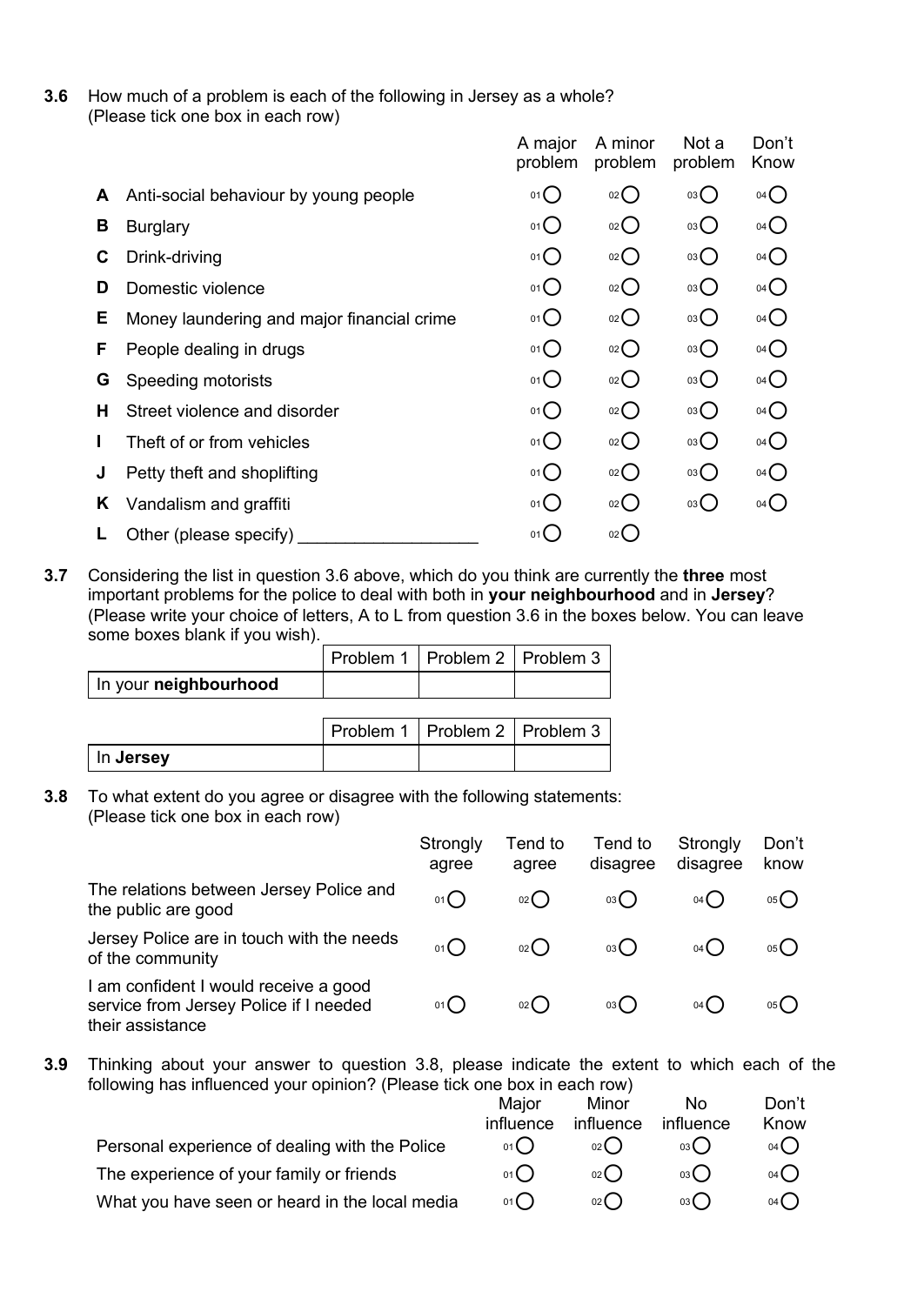**3.10** During the last 12 months, how do you think the States of Jersey Police have been doing in each of these areas? (Please tick one box in each row)

|                                                                        | Very<br>good      | Good | Poor         | Very<br>poor        | Don't<br>know |
|------------------------------------------------------------------------|-------------------|------|--------------|---------------------|---------------|
| Catching people who sell illegal drugs                                 | $01$ <sup>O</sup> | 02() | $03\bigcirc$ | $04$ $\bigcap$      | 05            |
| Catching people who commit burglaries                                  | $01$ $\bigcirc$   | 02() | 03           | 04()                | 05            |
| Catching people who commit violent crimes                              | 01()              | 02() | 03           | $04$ $\binom{1}{2}$ | 05()          |
| Promoting and enforcing road safety                                    | 01()              | 02() | 03           | $04$ ()             | 05            |
| Tackling street violence and disorder in the<br>town centre after dark | 01(               | 02() | 03()         | $04$ (              | 05()          |
| Overall policing of the Island                                         | $01$ (            | 02() | 03()         | $04$ (              | 05()          |
|                                                                        |                   |      |              |                     |               |

**3.11** How worried are you that you might become a victim of the following in the next 12 months? (Please tick one box in each row)

|                                          | Very           | Fairly  | Not very        | Not at all      |
|------------------------------------------|----------------|---------|-----------------|-----------------|
|                                          | worried        | worried | worried         | worried         |
| <b>Burglary</b>                          | 01C            | 02()    | 03 <sup>o</sup> | 04 <sub>o</sub> |
| Vandalism                                | $01$ $C$       | 02()    | 03()            | $04$ $\bigcirc$ |
| Violent crime                            | 01C            | 02()    | 03()            | $04$ $\bigcirc$ |
| Verbally abused/threatened in the street | $01$ $\bigcap$ | 02()    | 03()            | $04$ $\left($   |

**3.12** How much has your level of concern changed for the following compared with 2 years ago? (Please tick one box in each row)

|                                              | A lot more<br>worried | Iittle more<br>А<br>worried | No change | A little less<br>worried | A lot less<br>worried |
|----------------------------------------------|-----------------------|-----------------------------|-----------|--------------------------|-----------------------|
| <b>Burglary</b>                              | $01$ <sup>O</sup>     | O(2)                        | 03()      | $04$ $\bigcirc$          | 05 <sub>0</sub>       |
| Vandalism                                    | 01                    | O(2)                        | 03        | $04$ $\bigcirc$          | 05                    |
| Violent crime                                | 01O                   | $02$ $\bigcirc$             | 03        | 04()                     | 05                    |
| Verbally abused/<br>threatened in the street | $01$ <sup>O</sup>     | $02$ $\bigcirc$             | 03()      | 04()                     | 05()                  |

**3.13** How worried are you that your vehicle might be stolen in the next 12 months? (Please tick one box only)

| Verv    | Fairly  | Not very     | Not at all | Don't | Do not own |
|---------|---------|--------------|------------|-------|------------|
| worried | worried | worried      | worried    | know  | a vehicle  |
| 01()    | 02      | $03\bigcirc$ | 04()       | 05()  | 06()       |

**3.14** How much has your level of concern changed for the theft of your vehicle compared with 2 years ago? (Please tick one box only)  $Did$  not  $d$ 

| A lot more<br>worried | A little more<br>worried | No change | A little less<br>worried | A lot less<br>worried | -Dia not own<br>a vehicle 2<br>vears ago |
|-----------------------|--------------------------|-----------|--------------------------|-----------------------|------------------------------------------|
| 01()                  | $_{02}()$                | 03()      | 04()                     | 05()                  | 06()                                     |

#### **Fire Safety**

**3.15** How safe would you describe your **workplace** in terms of Fire safety? (Please tick one box only)

| Very safe | Safe   | Unsafe | Very unsafe | I do not work/<br>I work from home |
|-----------|--------|--------|-------------|------------------------------------|
| 01        | $02$ ( | 03     | 04(         | 05(                                |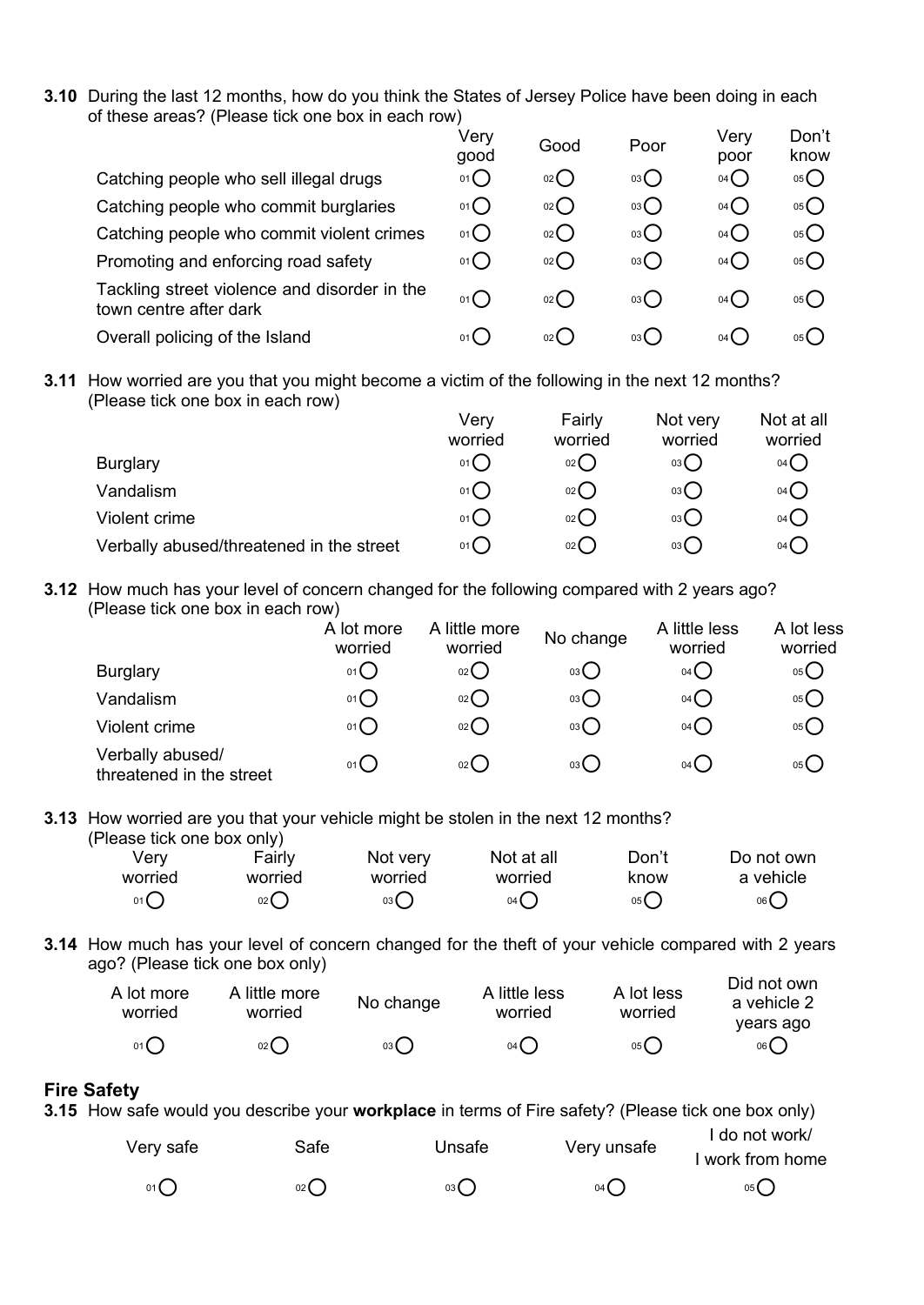**3.16** How safe would you describe your **home** in terms of Fire safety? (Please tick one box only)

| Very safe       | Safe    | Unsafe | Very unsafe |
|-----------------|---------|--------|-------------|
| 01 <sup>0</sup> | $_{02}$ | 03()   | 04          |

- **3.17** Have you prepared a fire escape plan for you and your family in the event of a fire occurring in your home? (Please tick one box only)
	- $01O$  Yes
	- $02$  No
- **3.18** How many working smoke detectors do you have fitted in your home? Smoke detectors
- **3.19** Has a smoke detector **ever** given you an early warning of fire in your home? (Please tick one box only)
	- $01O$  Yes
	- $02$  No

**3.20** Have you ever had a fire in your home? (Please tick one box only)

- <sup>01</sup>◯ Yes **Please go to question 3.21**<br><sup>02</sup>◯ N∩ Please go to question 3.27
- Please go to question 3.27
- **3.21** What was the cause of the fire?

(If you have had more than one fire please answer for the latest fire)(Please tick one box only)

- <sup>01</sup>¡ Cooking **Please go to question 3.22**
- <sup>02</sup>¡ Smoking **Please go to question 3.23**
- <sup>03</sup> $\bigcirc$  Electrical **Please go to question 3.24**
- 04<sup>O</sup> Chimney fire **Please go to question 3.25**
- $^{05}$  $\bigcirc$  Other (please specify)  $^{05}$   $\bigcirc$  **Please go to question 3.25**
- **3.22** What was the **cooking** fire caused by? (Please tick one box only)
	- $01$  Chip pan
	- $02$  Grill pan
	- $103$  Saucepan boiling dry and igniting contents
	- $04\bigcirc$  Overheating of oven
	- $05$  Appliance fault or misuse of appliance
	- $\circ$ <sup> $\circ$ </sup>O Other (please specify)

## **Please go to question 3.25**

- **3.23** What was the **smoking** fire caused by? (Please tick one box only)
	- $01^\circ$  Smoking in bed
	- $102$  Discarded lit cigarette onto armchair or flammable materials
	- $\log$  Emptying contents of ashtray into bin
	- $04$  Smoking materials in contact with flammable liquids/vapours
	- $105$  Other (please specify)

## **Please go to question 3.25**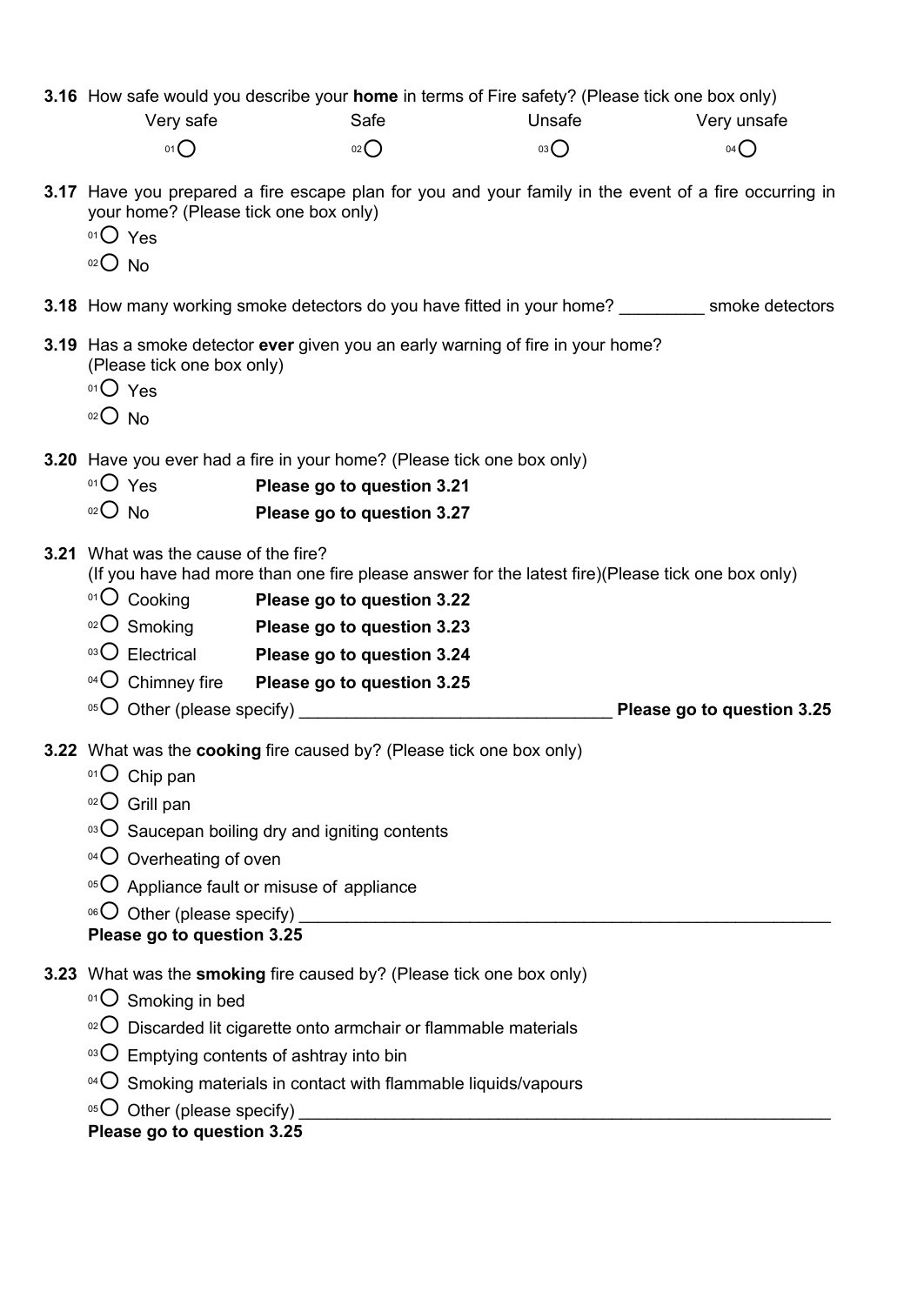- **3.24** What was the **electrical** fire caused by? (Please tick one box only)
	- $01$  Electric blanket
	- <sup>02</sup> Domestic appliance such as washing machine, dishwasher, tumble dryer, refrigerator
	- $03$  Mains electricity lighting sockets or wiring
	- $04$  Vehicle located in garage or adjacent premises
	- <sup>05</sup>¡ Other (please specify) \_\_\_\_\_\_\_\_\_\_\_\_\_\_\_\_\_\_\_\_\_\_\_\_\_\_\_\_\_\_\_\_\_\_\_\_\_\_\_\_\_\_\_\_\_\_\_\_\_\_\_\_\_\_\_\_
- **3.25** When you had your fire, how was it dealt with? (Please tick one box only)
	- <sup>01</sup> The Fire & Rescue Service were not called and our household dealt with the fire ourselves
	- $102$  The Fire & Rescue Service were called and took over after our household tried to deal with the fire ourselves
	- $\degree$ <sup>03</sup> The Fire & Rescue Service were called and they dealt with the fire themselves
- **3.26** How satisfied were you with the level of service you received? (Please tick one box only)
	- $01$  Very satisfied
	- $02$  Satisfied
	- $03$  Unsatisfied
	- $04$  Very unsatisfied
- **3.27** How well do you think that the Fire & Rescue Service does at preventing fires through education and fire regulation in Jersey? (Please tick one box only)
	- $01$  Very good
	- 02<sup>O</sup> Good
	- $03$  Poor
	- 04<sup>O</sup> Very poor
- **3.28** Do you remember the most recent fire safety campaign to be run by the Fire & Rescue Service?
	- $^{01}$  $\rm{O}$  Yes If Yes, what was the most recent campaign?
	- $02O$  No
- **3.29** How safe do you feel that Jersey is as a place to live in terms of fire and other emergencies?
	- $01$  Very safe
	- $02$  Safe
	- 03<sup>O</sup> Unsafe
	- $04$  Very unsafe
	- $05$  Don't know

The States of Jersey Fire & Rescue Service offer a free home fire safety visit, where two fire-fighters visit your home, look at potential fire hazards, help you develop a fire safety action plan and fit you a free smoke alarm.

- **3.30** Would you be interested in a free home fire safety visit?
	- $01O$  Yes
	- $02$  No

*To arrange a free home fire safety visit for your household please contact The States of Jersey Fire & Rescue Service Administration Department by telephoning 633506.*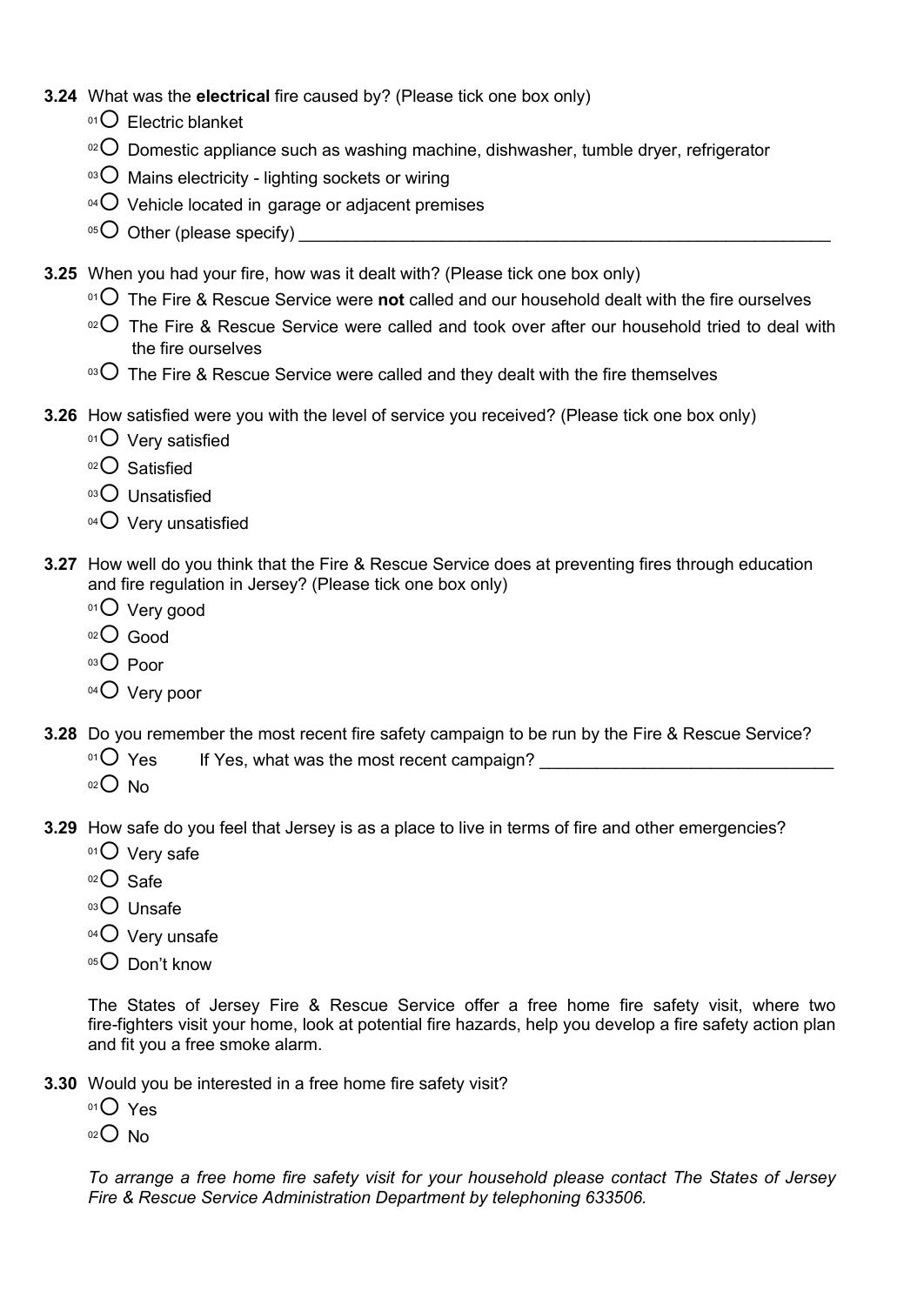# **Section 4 – Leisure Activities**

#### **Leisure Activity**

**4.1** Please indicate the number of times a week that you **normally** undertake **moderate intensity sport or physical activity** for **30 minutes or longer** (this may be built up in spells of 10 or 15 minutes). This includes all **organised** sport in which you participate through a club and also activities involving the use of public facilities such as gyms, golf, keep fit and swimming. (Please tick one box only)

| None    | <b>Jnce</b> | Twice | Three times | <b>Four times</b> | Five or more |
|---------|-------------|-------|-------------|-------------------|--------------|
| $_{01}$ | $02\left($  | 03(   | 04(         | 05 <sup>2</sup>   | 06 (         |

**If 'None' please go to question 4.3**

**4.2** How often did this activity **normally** continue for **longer than 60 minutes?** *(Please tick one box only)*

| None | Jnce | wice <sup>-</sup> | Three times       | <b>Four times</b> | Five or more |
|------|------|-------------------|-------------------|-------------------|--------------|
| 01   | 02(  | 03(               | $04$ <sup>(</sup> | 05(               | 06(          |

**4.3 In addition to the above**, please indicate the number of times a week that you **normally** undertake **any other moderate physical activity** for **30 minutes or longer.** This includes any manual work as part of your job and also physical activity such as cycling to work or the shops, brisk walking, dancing, jogging, swimming in the sea, heavy gardening and housework. (Please tick one box only)

| None | ⊃nce   | <b>Wice</b> | Three times | Four times | Five or more |
|------|--------|-------------|-------------|------------|--------------|
| 01C  | $02$ ( | 03 (        | 04 (        | 05(        | 06           |

#### **If 'None' please go to question 4.5**

#### **4.4** How often did this activity **normally** continue for **longer than 60 minutes**? (Please tick one box only)

| None                                 | ⊃nce            | wice            | Three times     | Four times      | Five or more |
|--------------------------------------|-----------------|-----------------|-----------------|-----------------|--------------|
| $01$ <sup><math>\bigcap</math></sup> | 02 <sub>0</sub> | 03 <sup>°</sup> | 04 <sub>0</sub> | 05 <sup>°</sup> | 06           |

- **4.5** Would you say that you are: (Please tick one box only)
	- $01$  Very physically active
	- $02$  Fairly physically active
	- $03$  Not very physically active
	- $04$  Not at all physically active

### **Volunteering**

We are interested in any sports volunteering you may do. That is, sports voluntary work without receiving any payment (except, perhaps, to cover expenses).

Sports voluntary activity could be: organising or helping to run an event; raising money; providing transport; taking part in a sponsored event; coaching, tuition or mentoring.

This **does not** include time spent solely supporting your own family members.

**4.6** During the **last 4 weeks**, have you done any sports voluntary work? (Please tick one box only)

<sup>01</sup> $\overline{O}$  Yes **Please go to question 4.7** 

### 02<sup>O</sup> No **Please go to question 4.8**

**4.7** During the **last 4 weeks**, how much time have you spent doing voluntary sports work? (Please enter to the nearest hour) \_\_\_\_\_\_\_\_\_\_ hours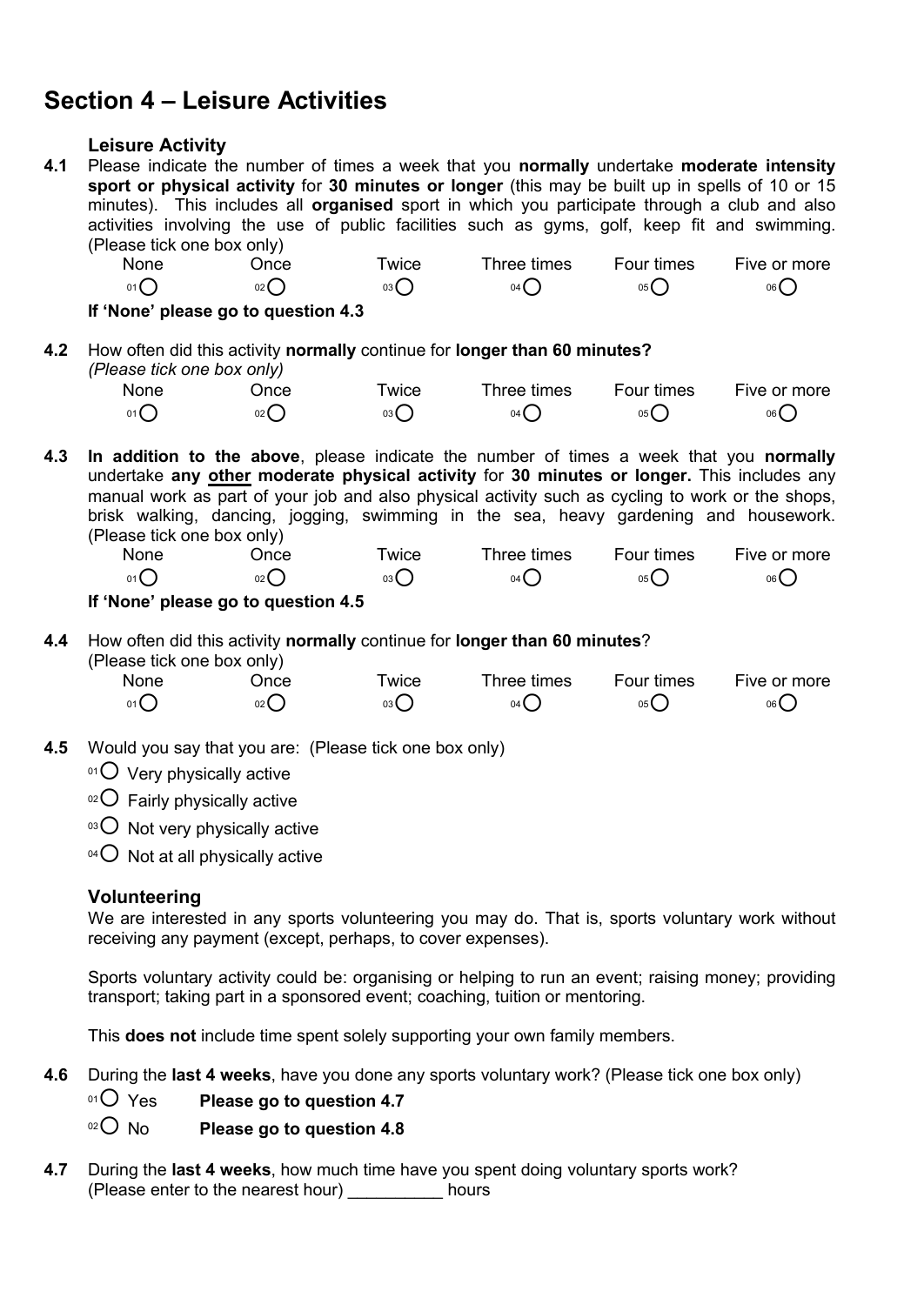### **Access to TV and the Internet**

- **4.8** How is the television signal received in your household? (Please tick one box only)
	- <sup>01</sup> O Terrestrial TV only (i.e. no Cable nor Sky)
	- $02$  Cable TV
	- 03<sup>O</sup> Sky TV

 $\overline{\phantom{a}}$ 

- $04$  Do not own a TV
- **4.9** How many telephone lines (separate telephone numbers) are there for use in your household?
- **4.10** How many separate **mobile** phone users are there in your household? (Please enter the number of users against the mobile phone provider)

| Jersey Telecoms        |                                  |  |
|------------------------|----------------------------------|--|
|                        | Cable and Wireless (Sure Mobile) |  |
| Other (please specify) |                                  |  |

- **4.11** Does your household have access to the internet? (Please tick one box only)
	- <sup>01</sup>○ Yes **Please go to question 4.12**
	- <sup>02</sup> No, but use elsewhere **Please go to question 4.17**
	- <sup>03</sup> No, I do not use the internet **Please go to question 4.21**
- **4.12** How does your household access the internet from **home**? (Please tick all that apply)
	- $\Box$  Home computer
	- $\Box$  Through the television
	- $\Box$  Through a games console
	- $\Box$  Other (please specify)
- **4.13** Does your household have a broadband connection? (Please tick one box only)
	- $O<sub>1</sub>O<sub>Yes</sub>$
	- $02$  No
- **4.14** When did you **first** use the internet at **home**? (Please tick one box only)
	- $01$  Within the last month
	- $02$  One to three months ago
	- $\circ$ <sup>3</sup>O Three months to a year ago
	- $04\text{O}$  One to three years ago
	- 05<sup>O</sup> More than three years ago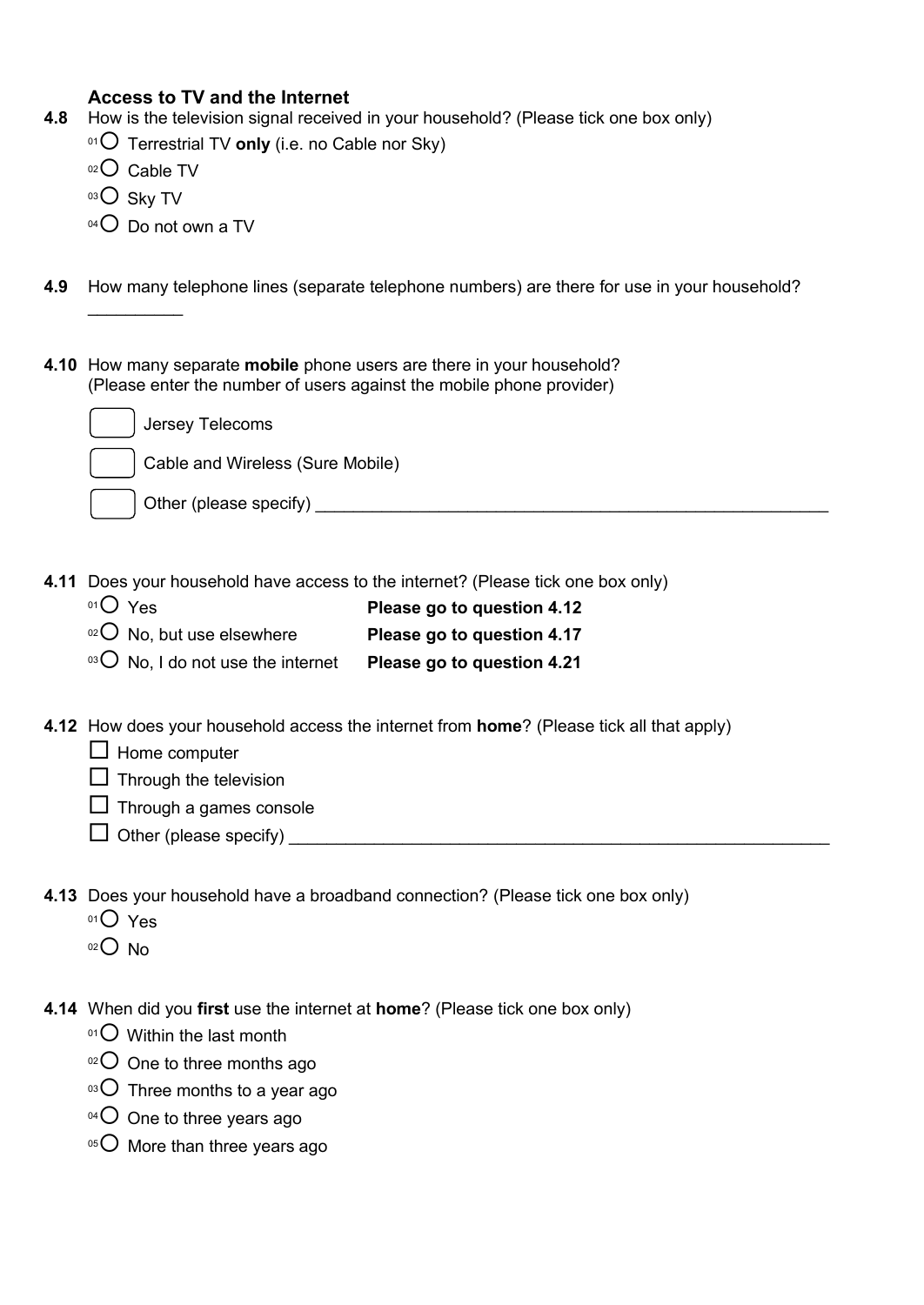- **4.15** When did you **last** use the internet at **home**? (Please tick one box only)
	- $01$  Within the last 24 hours
	- $02$  Within the last 3 days
	- $03$  Within the last week
	- $04\bigcirc$  Within the last month
	- $05^\circ$  Within the last 6 months
	- $06$  More than 6 months ago
- **4.16** How often do you **usually** use the internet at **home**? (Please tick one box only)
	- $01$  Everyday
	- $02$  Several times a week
	- $03$  Once a week
	- $04\bigcirc$  Once or twice a month
	- $05$  Less than once a month
- **4.17** From where do you **usually** access the internet **for your own use** (i.e. not for work)? (Please tick one box only)
	- $01<sup>01</sup>$  My own home
	- $02$  Another person's home
	- $03$  My workplace
	- $04$  At school/college
	- $05$  Internet café
	- 06<sup>O</sup> Library
	- <sup>07</sup>¡ Elsewhere (please specify) \_\_\_\_\_\_\_\_\_\_\_\_\_\_\_\_\_\_\_\_\_\_\_\_\_\_\_\_\_\_\_\_\_\_\_\_\_\_\_\_\_\_\_\_\_\_\_\_\_\_\_\_
- **4.18** How long do you **usually** spend on the internet **for your own use** (i.e. not for work) for your typical internet session? (Please tick one box only)
	- $01$  Up to 30 minutes
	- $02$  Between 30 minutes and 1 hour
	- $03$  Between 1 and 2 hours
	- $04$  Over 2 hours
- **4.19** Which of these activities do you use the internet for? (Please tick all that apply)
	- $\square$  E-mail
	- $\square$  Booking travel or accommodation
	- $\Box$  Ordering goods (e.g. books and DVD's)
	- $\Box$  Finding out information for **social** purposes
	- □ Finding out information for **research** purposes
	- $\Box$  Personal banking and financial activities
	- $\Box$  Playing or downloading music
	- $\Box$  News
	- $\Box$  Making telephone calls through your computer (e.g. Skype)
	- $\Box$  Other (please specify)  $\_\_$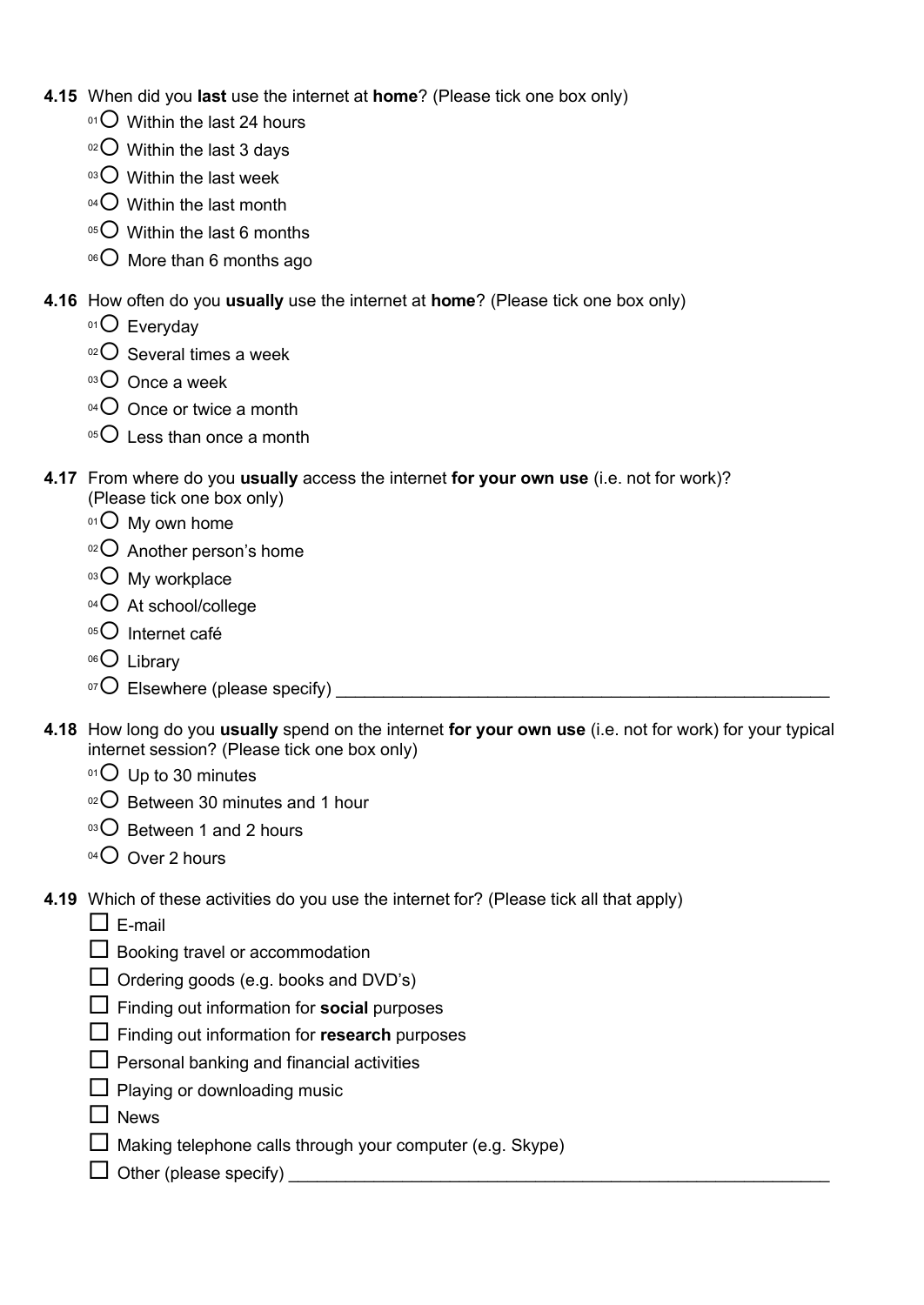- **4.20** What is the total value of goods or services (excluding shares or financial services) you have bought or ordered over the internet in the last **three months**? (Please tick one box only)
	- $01$  I haven't bought anything over the internet within the last three months
	- $02$  Less than £50
	- $03$  Between £50 and £199
	- 04<sup>O</sup> Between £200 and £999
	- $05$  Between £1,000 and £5,000
	- $06$  More than £5,000

### **Please go to Section 5**

**4.21** What reasons currently **prevent you** from using the internet? (Please tick **up to 3 main** reasons)

- $\square$  Do not have a computer or internet access at home
- $\square$  Lack the confidence/skills/knowledge
- $\Box$  Too busy
- $\square$  Feel too old
- $\square$  Costs are too high
- $\Box$  Have not got around to it yet
- $\Box$  No interest in using the internet
- $\Box$  Other reasons (please specify)  $\Box$
- **4.22** If you do not currently use the internet yet, how likely are you to use the internet in the next 12 months? (Please tick one box only)
	- $01$  Very likely
	- $02$  Quite likely
	- $03$  Quite unlikely
	- $04$  Very unlikely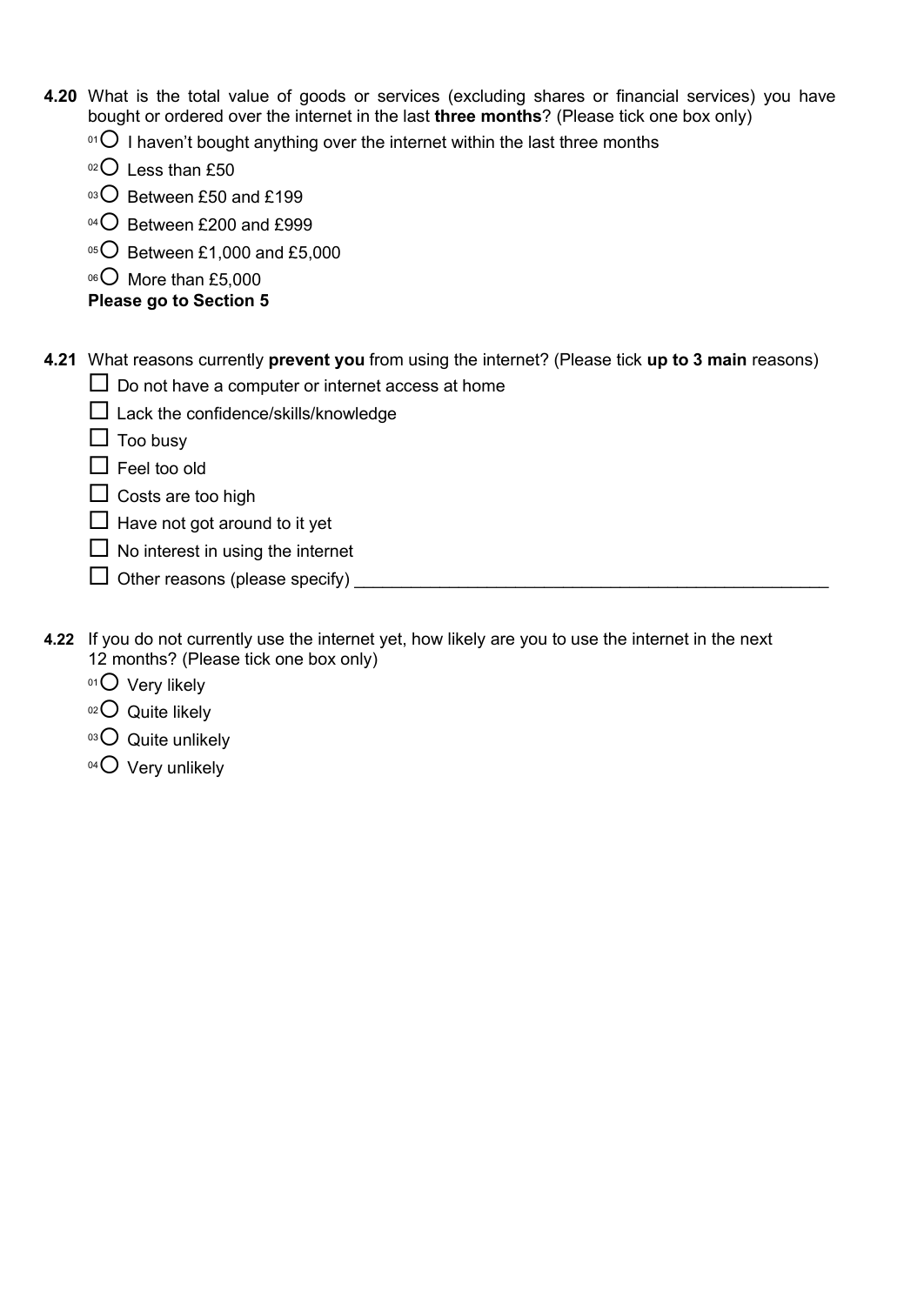# **Section 5 – Communications**

Communication by the government with the people of Jersey involves giving information about policy development, inviting feedback and dialogue, as well as more general day-to-day information about events and news.

- **5.1** How do you prefer to hear about government news and general day-to-day information? (Please tick your top **three** preferences)
	- $01$  Printed media (e.g. newspapers)
	- $10^{2}$  Direct mail from government, either post or e-mail
	- <sup>03</sup>□ Radio
	- $04$  Television
	- $05$  The States website (www.gov.je)
	- $06$  Other websites
	- $07$  Public meetings
	- <sup>08</sup>¨ Other (please specify) \_\_\_\_\_\_\_\_\_\_\_\_\_\_\_\_\_\_\_\_\_\_\_\_\_\_\_\_\_\_\_\_\_\_\_\_\_\_\_\_\_\_\_\_\_\_\_\_\_\_\_\_\_\_\_\_
- **5.2** Where do you expect to find information on policies being developed by the government? (Please tick your top **three** preferences)
	- $01$  Printed media (e.g. newspapers)
	- $02$  Direct mail from government, either post or e-mail
	- $03$  Radio
	- $04$  Television
	- $05$  The States website (www.gov.je)
	- $06$  Other websites
	- <sup>07</sup>□ Public meetings
	- <sup>08</sup>¨ Other (please specify) \_\_\_\_\_\_\_\_\_\_\_\_\_\_\_\_\_\_\_\_\_\_\_\_\_\_\_\_\_\_\_\_\_\_\_\_\_\_\_\_\_\_\_\_\_\_\_\_\_\_\_\_\_\_\_\_
- **5.3** The government regularly asks for your comments to help with the development of policy. Have you taken part in a Government consultation within the last 12 months? (Please tick one box only)
	- <sup>01</sup> $\bigcirc$  Yes Please go to question 5.5
	- <sup>02</sup> No **Please go to question 5.4**
- **5.4** For what reasons have you **not** taken part in a government consultation within the last 12 months? (Please tick all that apply)
	- $\Box$  You were not aware of the consultation
	- $\Box$  You were aware, but it was not convenient for you to respond
	- $\Box$  It was too complicated
	- $\Box$  You chose not to contribute
	- ¨ Other (please specify) \_\_\_\_\_\_\_\_\_\_\_\_\_\_\_\_\_\_\_\_\_\_\_\_\_\_\_\_\_\_\_\_\_\_\_\_\_\_\_\_\_\_\_\_\_\_\_\_\_\_\_\_\_\_\_\_\_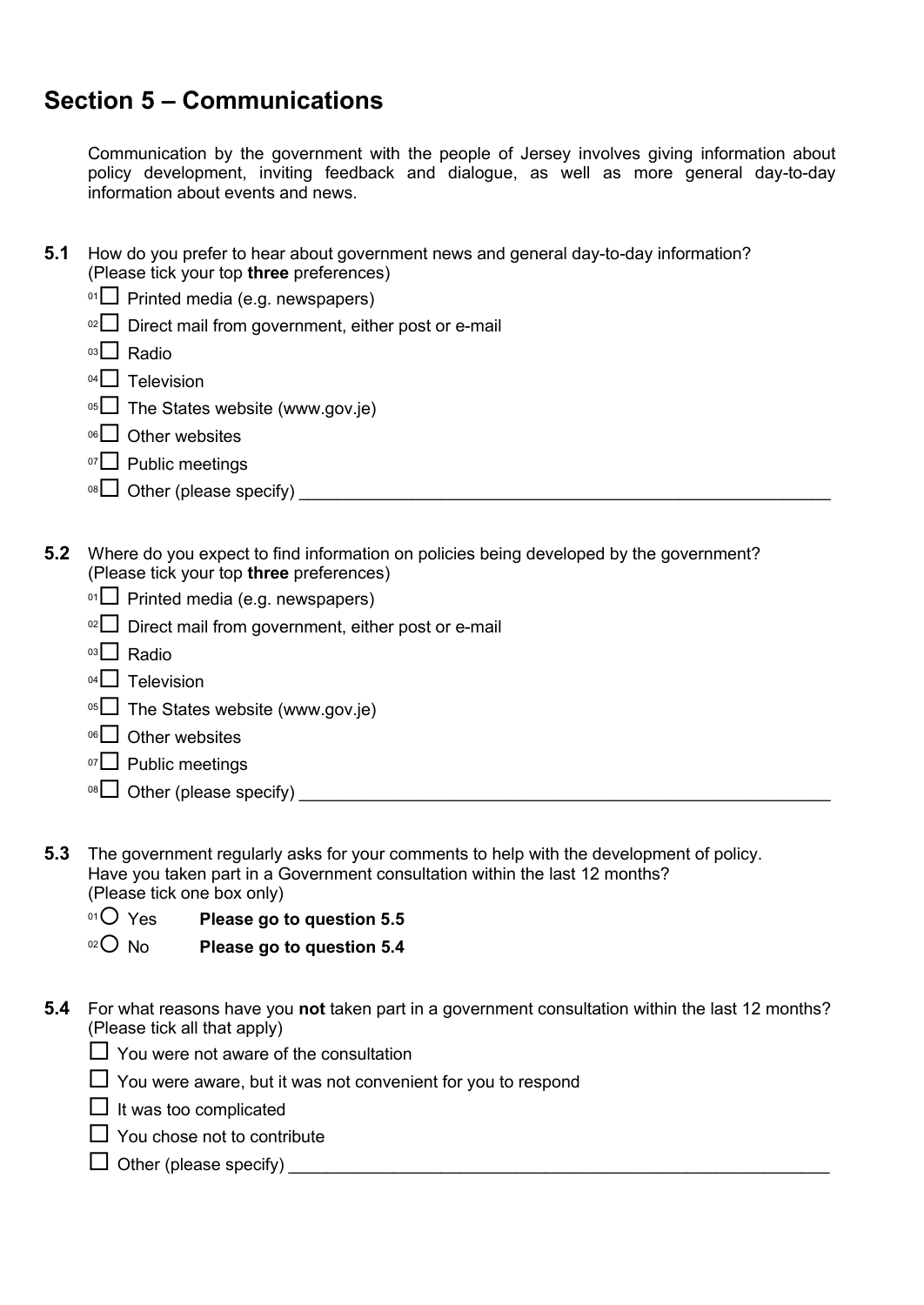- **5.5** How easy is it to find information on the States website www.gov.je? (Please tick one box only)
	- $01$  Very easy
	- $02$  Quite easy
	- $03$  Quite difficult
	- $04$  Very difficult
	- $05$  I do not use it
- **5.6** What extra features would you like to see on the States website www.gov.je? (Please tick all that apply)
	- $\Box$  Being able to complete and submit government forms online
	- $\Box$  Being able to pay parking fines online
	- $\Box$  Information in other languages
	- $\Box$  Interactive tools (e.g. an online pension calculator or ITIS account information)
	- $\Box$  Being able to book theatre tickets or sports facilities
	- $\Box$  Being able to book appointments with States Departments (such as health services)
	- $\Box$  Other (please specify)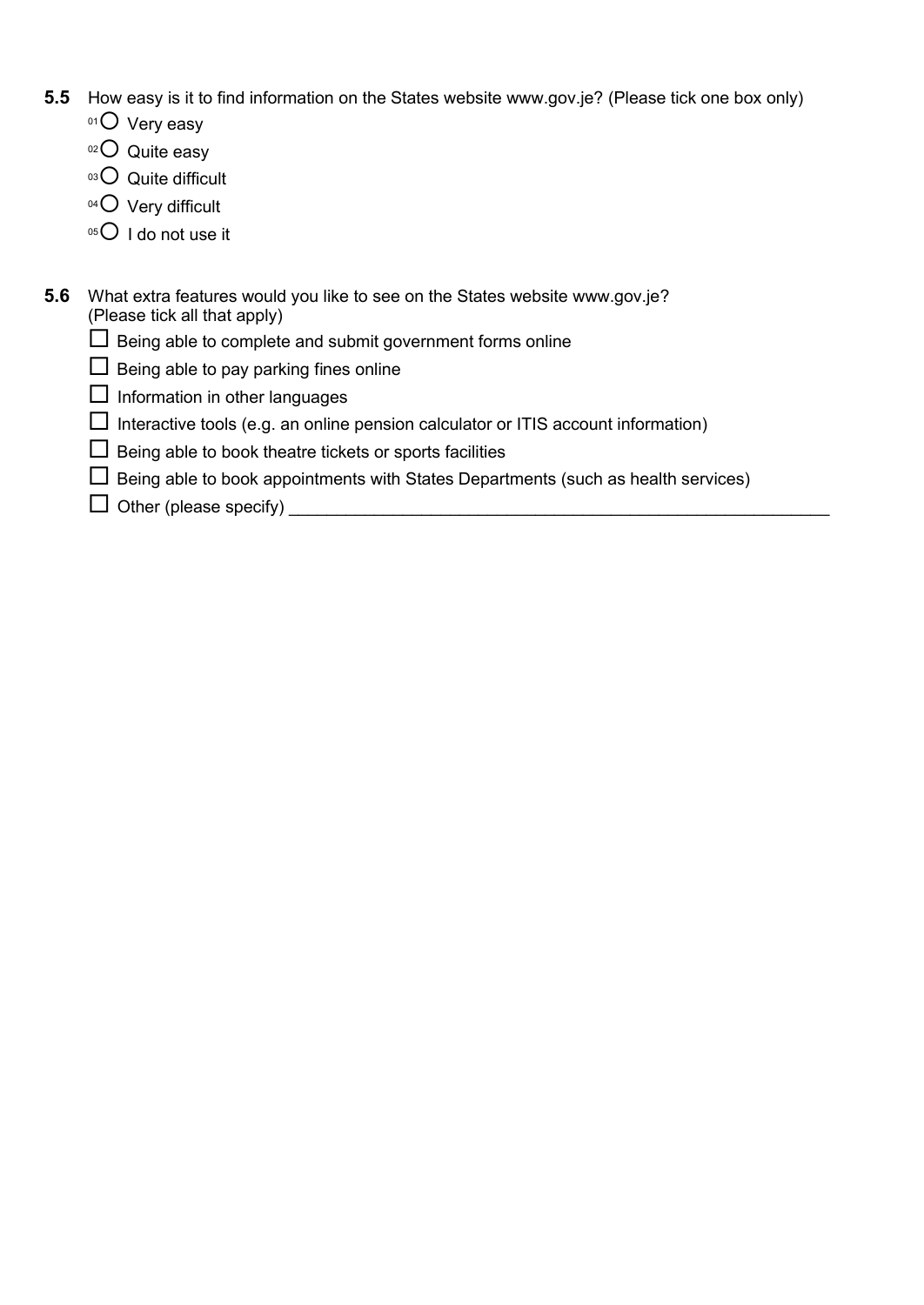# **Section 6 – Customer Service**

**6.1** How do you **usually** interact with States Departments? (Please tick one box only)

- $01$  Face to face
- 02<sup>O</sup> Telephone
- 03<sup>O</sup> Letter
- $04$  E-mail
- $05$  Internet
- <sup>06</sup>¡ Other (please specify) \_\_\_\_\_\_\_\_\_\_\_\_\_\_\_\_\_\_\_\_\_\_\_\_\_\_\_\_\_\_\_\_\_\_\_\_\_\_\_\_\_\_\_\_\_\_\_\_\_\_\_\_\_\_\_\_

**6.2** Given the choice, what would be your **preferred** method of interacting with States Departments? (Please tick one box only)

- $01$  Face to face
- 02<sup>O</sup> Telephone
- $03$  Letter
- $04$  F-mail
- $05$  Internet
- <sup>06</sup>¡ Other (please specify) \_\_\_\_\_\_\_\_\_\_\_\_\_\_\_\_\_\_\_\_\_\_\_\_\_\_\_\_\_\_\_\_\_\_\_\_\_\_\_\_\_\_\_\_\_\_\_\_\_\_\_\_\_\_\_\_

#### **6.3** How do you rate the manner in which the following services have been provided to you by the **Housing Department**? (Please tick one box in each row)

|                                    | Very<br>good                              | Good | Poor  | Very<br>poor | do not use<br>this service |
|------------------------------------|-------------------------------------------|------|-------|--------------|----------------------------|
| <b>States Rental Accommodation</b> | $01$ <sup><math>\sim</math></sup>         | 02() | 03 (  | 04()         | 05 (                       |
| <b>Housing Maintenance</b>         | 01                                        | 02() | 03( ) | 04()         | 05 (                       |
| <b>Housing Rent Payments</b>       | $01$ <sup><math>\blacksquare</math></sup> | 02() | 03()  | 04()         | 05 (                       |
| Paid Parking                       | $01$ (                                    | 02() | 03( ) | 04()         | 05 (                       |
| Clarity of written information     | $01$ (                                    | 02() | 03 (  | 04( )        | 05 <b>(</b>                |

#### **6.4** How do you rate the manner in which the following services have been provided to you by the **Population Office**? (Please tick one box in each row)

|                                   | Very<br>good | Good       | Poor | Verv<br>poor | I do not use<br>this service |
|-----------------------------------|--------------|------------|------|--------------|------------------------------|
| <b>Housing Qualifications</b>     | 01()         | $_{02}( )$ | 03() | 04()         | 05()                         |
| <b>Regulation of Undertakings</b> |              | $_{02}( )$ | 03() | 04()         | 05(                          |
| Clarity of written information    | 01()         | $_{02}( )$ | 03() | 04()         | 05 <b>(</b>                  |

**6.5** How do you rate the manner in which the following services have been provided to you by **Human Resources**? (Please tick one box in each row)

|                                     | Very | Good                       | Poor |      | Very I do not use |
|-------------------------------------|------|----------------------------|------|------|-------------------|
|                                     | good |                            |      | poor | this service      |
| <b>States of Jersey Recruitment</b> | 01() | 02()                       | 03() | 04() | 05( )             |
| Clarity of written information      | 01() | $_{02}$ $\left($ $\right)$ | 03() | 04() | 05()              |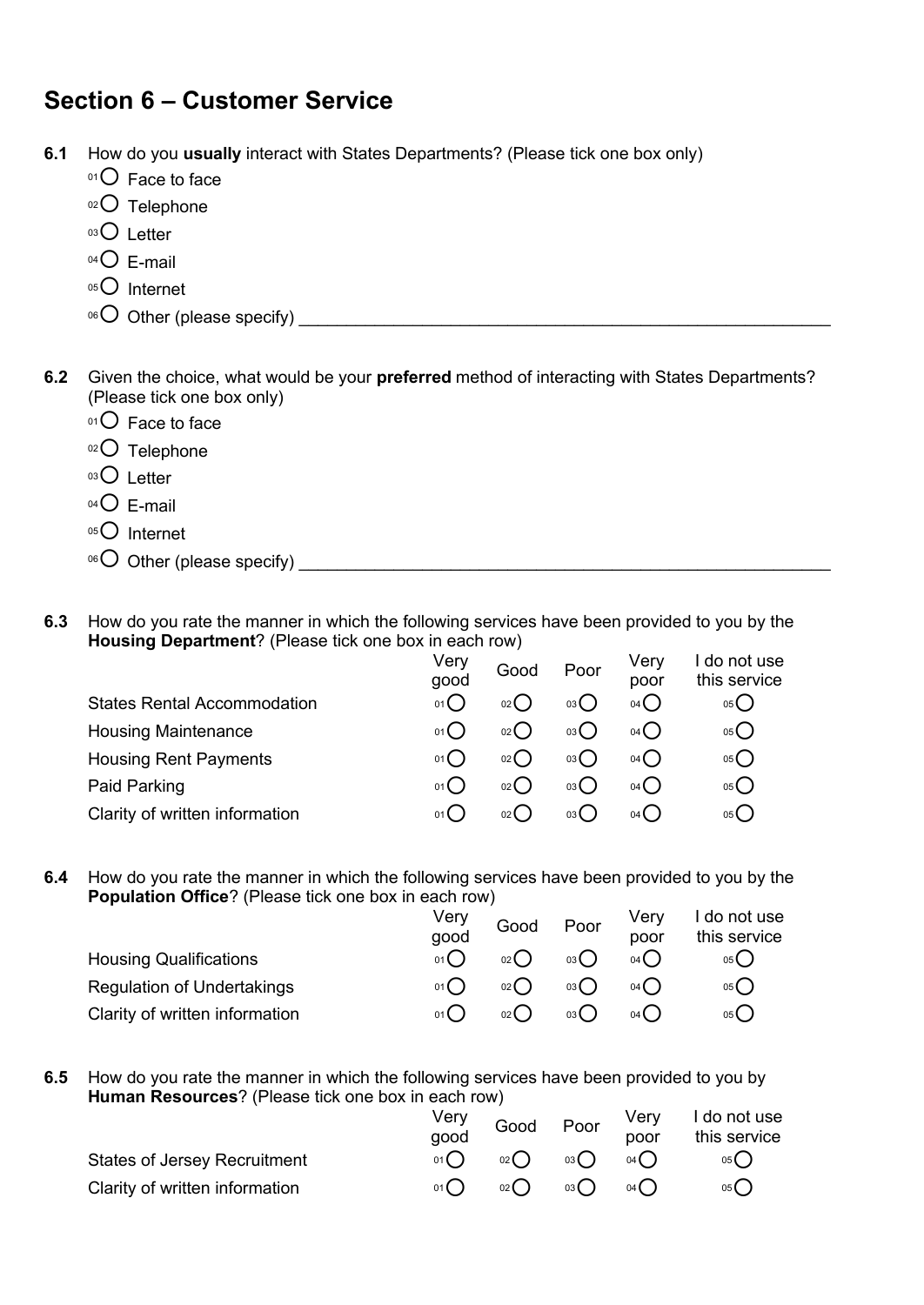**6.6** How do you rate the manner in which the following services have been provided to you by the **Social Security Department**? (Please tick one box in each row)

|                                      | Very<br>good        | Good   | Poor | Very<br>poor    | do not use<br>this service |
|--------------------------------------|---------------------|--------|------|-----------------|----------------------------|
| <b>Incapacity Benefits</b>           | $01$ $\blacksquare$ | $02$ ( | 03() | $04$ $\bigcirc$ | 05()                       |
| <b>Health Scheme</b>                 | $01$ (              | 02()   | 03() | 04()            | 05()                       |
| <b>Housing Subsidies</b>             | $01$ (              | 02()   | 03() | 04()            | 05()                       |
| <b>Social Security Contributions</b> | 01()                | 02()   | 03() | 04()            | 05()                       |
| <b>Family Benefits</b>               | 01()                | 02()   | 03() | 04()            | 05()                       |
| Pensions                             | $01$ (              | 02()   | 03() | 04()            | 05()                       |
| Work-related services                | 01()                | 02()   | 03() | 04()            | 05()                       |
| Clarity of written information       | $01$ (              | $02$ ( | 03 ( | 04( )           | 05(                        |

#### **6.7** How do you rate the manner in which the following services have been provided to you by the **Treasury & Resources Department**? (Please tick one box in each row)

| Very<br>good | Good   | Poor        | Very<br>poor | do not use<br>this service |
|--------------|--------|-------------|--------------|----------------------------|
| 01()         | $02$ ( | 03 (        | 04()         | 05()                       |
| $01($ )      | 02 (   | 03(         | 04( )        | 05()                       |
| 01()         | $02$ ( | 03(         | 04()         | 05()                       |
| 01()         | 02 C   | 03 <b>(</b> | 04()         | 05()                       |
| $01$ (       |        | 03 <b>(</b> | 04(          | 05(                        |
|              |        |             |              |                            |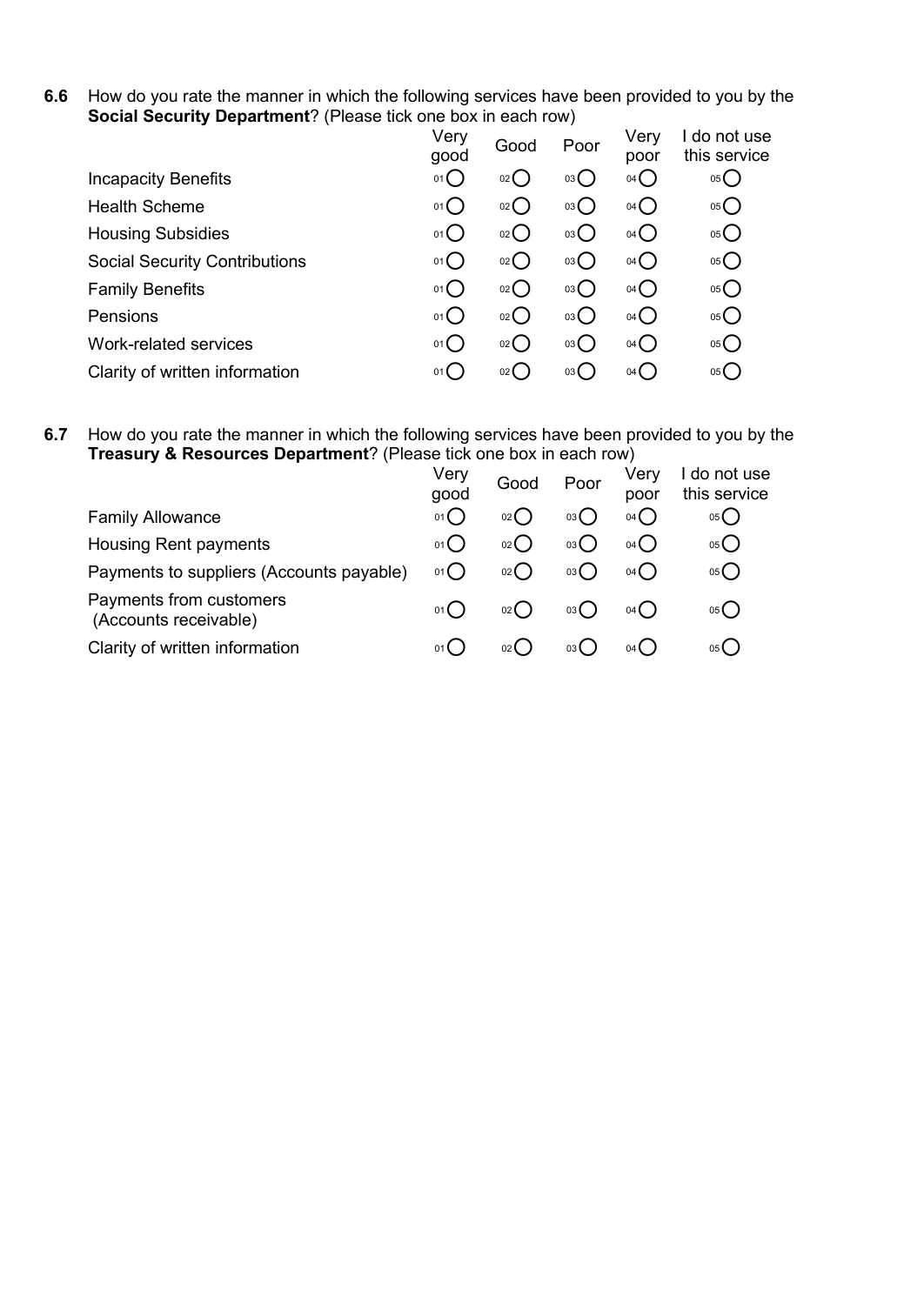# **Section 7 – Health**

# **General Health Status**<br>**7.1** In general, how wou

- **7.1** In general, how would you rate your health? (Please tick one box only)
	- $01$ <sup>O</sup> Excellent
	- 02<sup>O</sup> Very Good
	- $^{03}$  $O$  Good
	- $04$  Fair
	- $05$  Poor
- **7.2** Which of the following best describes you? (Please tick one box only)
	- $01$  I have never smoked/I don't smoke
	- $10^{2}$  I used to smoke occasionally, but don't now
	- $10^{3}$  I used to smoke daily, but don't now
	- $04$  I smoke occasionally, but not every day
	- $05$  I smoke daily
- **7.3** Do you think the introduction of the smoking ban in Jersey has been a good thing? (Please tick one box only)
	- $^{01}$   $\bigcirc$  Yes  $^{02}$  No  $^{03}$  Don't know

**7.4** In the last 12 months have you tried to make any of the following changes to your lifestyle to improve your health, even if only for a short time? (Please tick one box in each row) nlicable

|                                        | Yes           | No   | <b>NOT Applica</b> |
|----------------------------------------|---------------|------|--------------------|
| Cut down or stop smoking               | $01$ $\left($ | 02() | 03()               |
| Cut down the amount of alcohol I drink | 01()          | 02() | 03                 |
| Increase the amount of exercise I take | 01()          | 02() | 03                 |
| Control weight                         | $01$ (        | 02() | $03$ $\bigcirc$    |
| Eat more healthily                     | 01()          | 02() | 03()               |
| Reduce level of stress                 | 01()          | 02() | 03()               |
| Other (please specify)                 | 01 L          | 02(  | 03 <b>(</b>        |
|                                        |               |      |                    |

- **7.5** In your opinion which **three** options have the most affect on your own health? (Please tick **up to three** boxes which you think affect your health the most)
	- $\square$  Current employment status
	- $\square$  The quality of your housing
	- $\Box$  Your relationship with your family
	- $\Box$  Your relationship with people outside your family
	- $\Box$  Your income or standard of living
	- $\square$  Smoking your own or other people's
	- $\Box$  The amount of alcohol you drink
	- $\square$  The amount of exercise or physical activity you take
	- $\Box$  The food you eat
	- $\Box$  None of these
	- $\Box$  Other (please specify)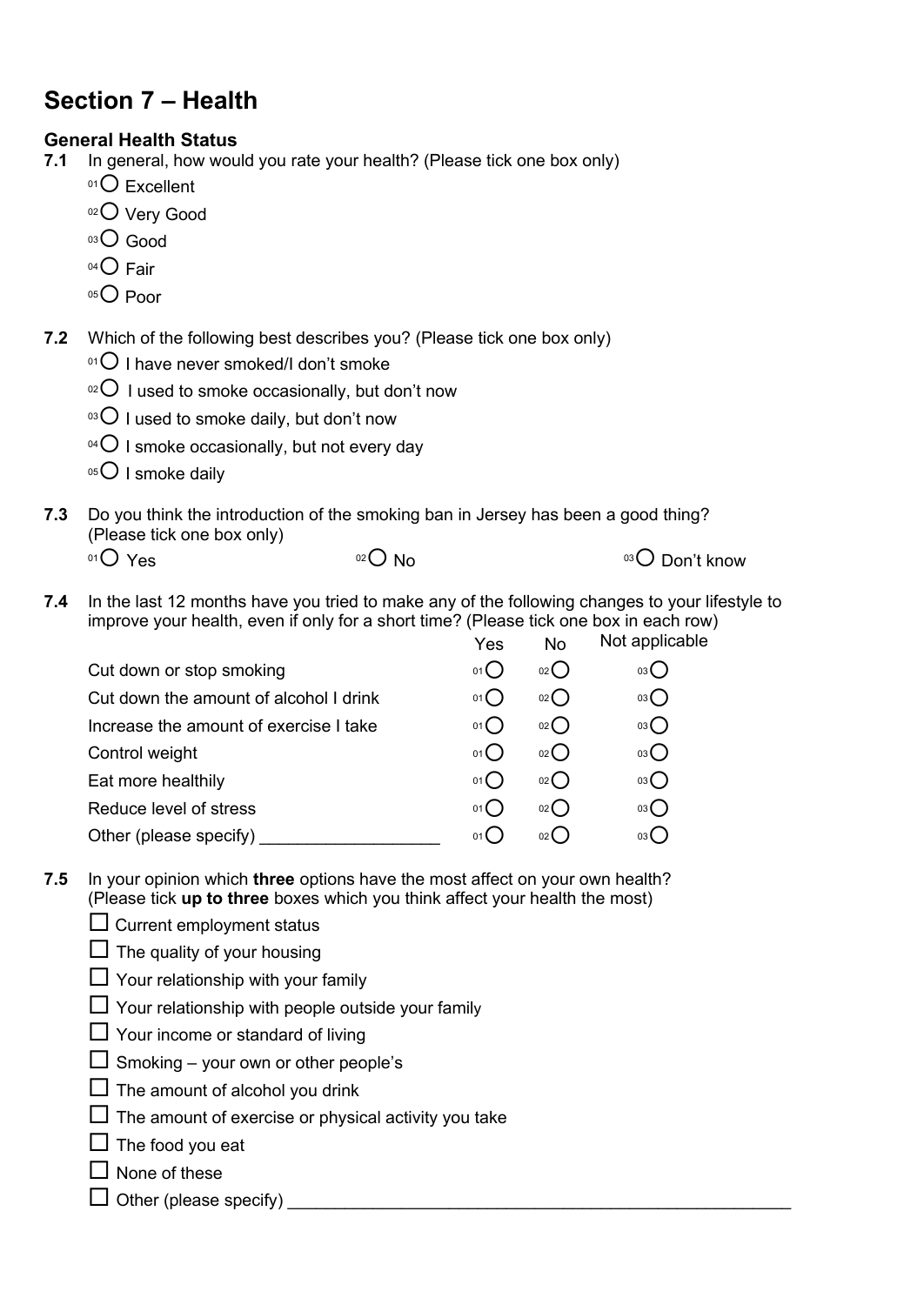- **7.6** When visiting the doctor, do you always attend the same GP practice? (Please tick one box only)
	- <sup>01</sup>○ Yes **Please go to question 7.9**<br><sup>02</sup>○ No **Please go to question 7.7** 
		- Please go to question 7.7

| 7.7         | If No, how many different GP practices in Jersey have you been to in the last 12 months? |
|-------------|------------------------------------------------------------------------------------------|
|             |                                                                                          |
| 7.8         | What are your reasons for attending different practices? (Please tick all that apply)    |
|             | $\Box$ To get a second opinion                                                           |
|             | To see a doctor of a different gender                                                    |
|             | $\Box$ To get the treatment I want                                                       |
|             | To visit a cheaper practice                                                              |
|             | Other (please specify)                                                                   |
|             |                                                                                          |
| Food<br>7.9 | Where do you buy <b>most</b> of your household food shopping? (Please tick one box only) |
|             | $01$ Large supermarkets                                                                  |
|             | $\rm{18}^{\circ}$ Convenience/express shops (e.g. Checkers Express and Spar)             |
|             | <sup>03</sup> Small local or specialist shop                                             |
|             | 04 $\bigcirc$ Central markets in St Helier                                               |
|             | $05$ Farm shops                                                                          |
|             | <sup>06</sup> $\bigcirc$ Other (please specify)                                          |

**7.10** How often do you eat the following types of meals? (Please tick one box in each row)

|                                                                                                         | At least<br>once a day/<br>most days | A few<br>times a<br>week | About<br>once a<br>week | A few times a<br>month/ less<br>often | <b>Never</b> |
|---------------------------------------------------------------------------------------------------------|--------------------------------------|--------------------------|-------------------------|---------------------------------------|--------------|
| Completely home made meals<br>(prepared from scratch)                                                   | $01$ $\bigcirc$                      | $_{02}$ $\bigcirc$       | 03                      | 04()                                  | 05           |
| Meals at home made partly<br>from scratch and partly from<br>pre-prepared (store bought)<br>ingredients | 01()                                 | O(2C)                    | 03                      | 04()                                  | 05()         |
| Meals at home made<br>completely from pre-prepared<br>(store bought) ingredients                        | 01                                   | $_{02}$ $\bigcirc$       | $03\bigcirc$            | $04$ $\bigcirc$                       | 05           |
| Breakfast cereals, toast &<br>packaged breakfast products                                               | $01$ $\bigcirc$                      | 02                       | 03                      | 04()                                  | 05()         |
| Take-away meals (e.g. fish<br>and chips, curry, kebabs)                                                 | 01()                                 | 02                       | 03                      | 04()                                  | 05()         |
| Take-away sandwiches, wraps<br>and salads                                                               | 01                                   | $_{02}$ $\bigcirc$       | $03\bigcirc$            | 04()                                  | 05           |
| Meals consumed outside the<br>home (e.g. in restaurants,<br>cafes, pubs)                                | 01()                                 | $_{02}()$                | 03()                    | 04()                                  | 05()         |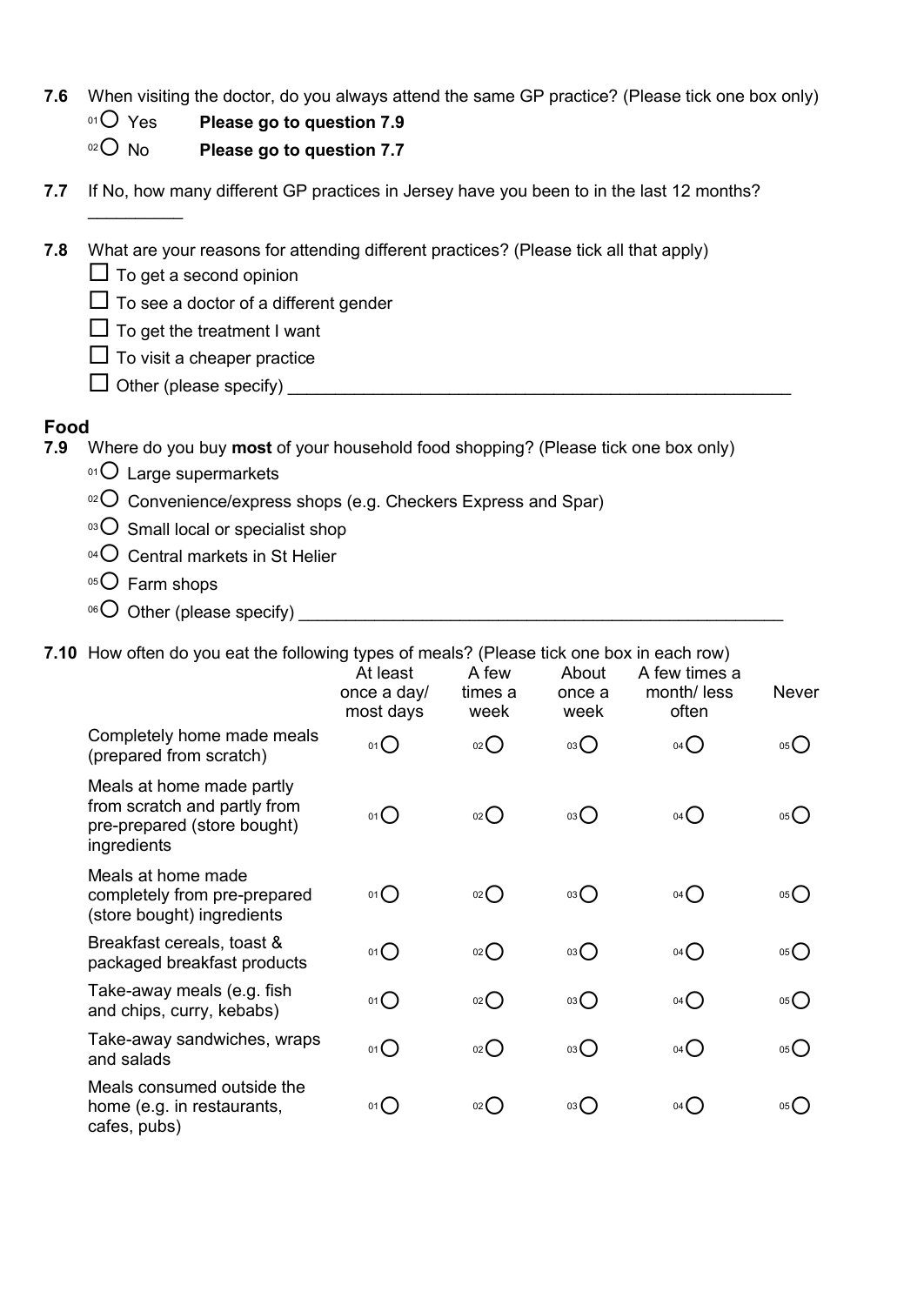**7.11** Please indicate how much you agree or disagree with the following statements. (Please tick one box in each row)

|                                                                                   | Agree<br>strongly | Agree<br>slightly | <b>Neither</b><br>agree/<br>disagree | <b>Disagree</b><br>slightly | <b>Disagree</b><br>strongly |
|-----------------------------------------------------------------------------------|-------------------|-------------------|--------------------------------------|-----------------------------|-----------------------------|
| Eating healthily is very important to<br>me                                       | 01()              | 02                | $03\bigcirc$                         | $04$ $\bigcirc$             | 05()                        |
| I find it difficult to know if a food<br>product is healthy from the<br>labelling | 01()              | 02                | $03$ $\bigcirc$                      | $04$ $\bigcirc$             | 05()                        |
| It is difficult to find good quality fruit<br>and vegetables                      | 01()              | O(2C)             | $03\bigcirc$                         | $04$ $\bigcirc$             | 05()                        |
| I do not have adequate facilities to<br>cook healthy meals                        | $01$ $\bigcirc$   | $_{02}O$          | $03\bigcirc$                         | $04$ $\bigcirc$             | 05()                        |
| I do not have the skills or<br>knowledge to cook meals from<br>scratch            | 01()              | 02                | 03                                   | $04$ $\bigcirc$             | 05()                        |
| Parents should be strict with their<br>children and make them eat<br>healthy food | 01()              | $02$ $\bigcirc$   | 03()                                 | 04()                        | 05()                        |
| Only healthy food should be sold in<br>schools                                    | 01()              | 02()              | 03(                                  | $04$ (                      | 05 <b>(</b>                 |

**7.12** In your opinion which **three** options prevent you from eating more healthy foods? (Please tick **up to three** boxes which you think prevent you the most)

 $\square$  Other people are discouraging or unsupportive

 $\Box$  Not knowing what changes to make

 $\Box$  Not knowing how to cook more healthy foods

 $\Box$  Poor choice of healthy foods in canteens and restaurants

 $\Box$  Poor choice of healthy foods in places where you shop

 $\Box$  Healthy foods are expensive

 $\Box$  Healthy foods take too long to prepare

 $\Box$  Lack of will power

 $\square$  Don't like the taste/don't enjoy healthy foods

 $\Box$  None of these – I am currently eating as healthy as possible

 $\Box$  Other (please specify)  $\Box$ 

**7.13** How many portions of fruit and vegetables have you eaten in the **last 24 hours**? (**Include:** fresh, frozen, canned, dried and cooked fruit or vegetables; pulses, beans and lentils) (**Exclude:** potatoes and yams) (Only **count fruit juice once**, no matter how much you drink)

Examples of a portion: 1 apple/orange/banana; 2 plums/kiwis; a full tablespoon of dried fruit;

a small bowl of salad; 2 heaped tablespoons of greens; 3 heaped tablespoons of carrots, sweetcorn, beans or peas.

portions in the last 24 hours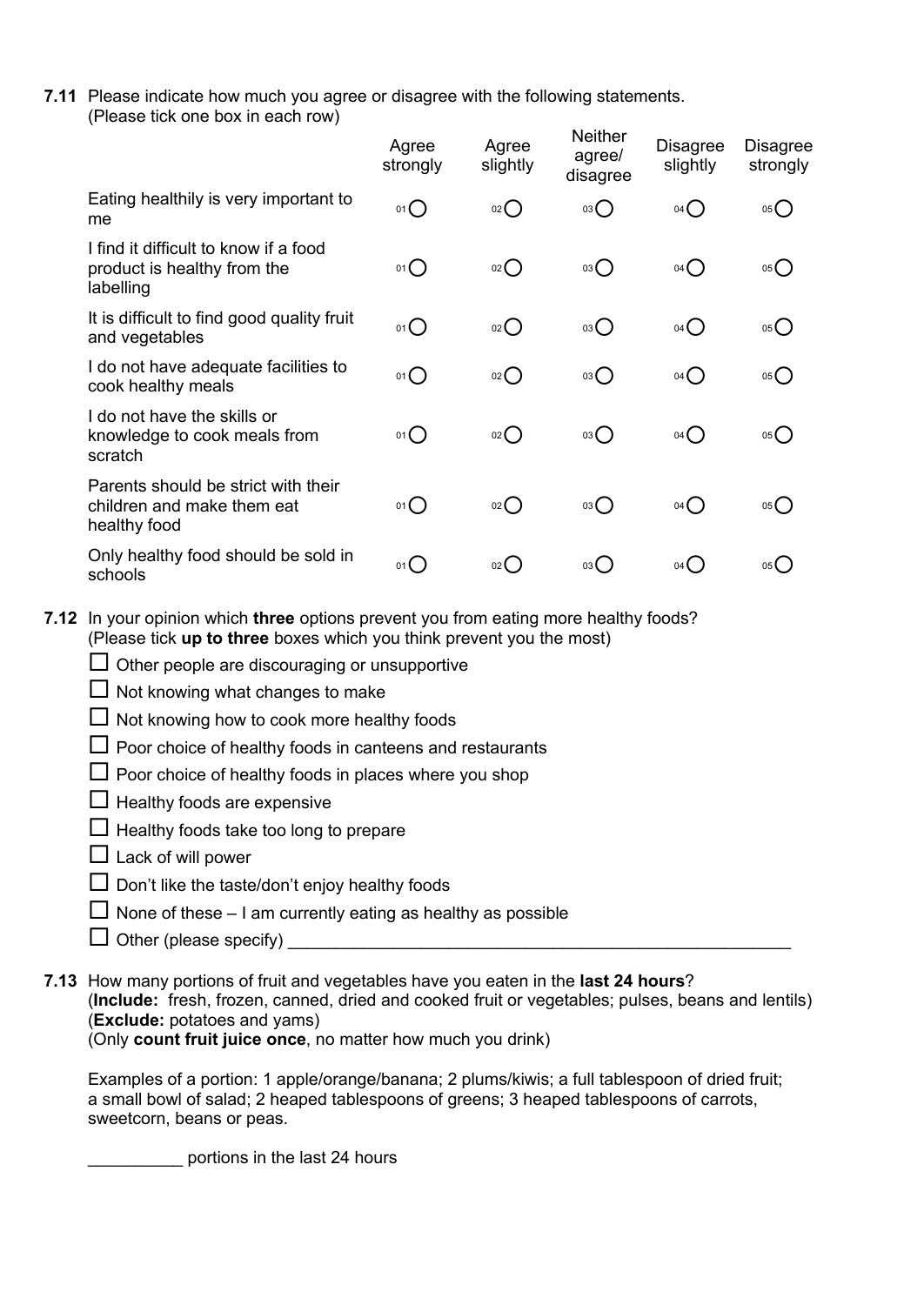**7.14** Over the past 12 months have you tried to make any of the changes listed even if only for a short time? (Please tick one box in each row)

|                                                                                                           | Yes                                       | No.             | <b>Not</b><br>applicable |
|-----------------------------------------------------------------------------------------------------------|-------------------------------------------|-----------------|--------------------------|
| Generally eating less                                                                                     | 01()                                      | 02()            | 03()                     |
| Generally eating more                                                                                     | 01()                                      | 02()            | 03()                     |
| Eating less fatty or fried foods such as crisps or chips                                                  | 01()                                      | 02()            | $03$ $\bigcirc$          |
| Eating more fruit and vegetables                                                                          | 01()                                      | 02()            | 03()                     |
| Eating less processed and 'convenience' foods                                                             | 01()                                      | 02()            | 03()                     |
| Eating less sugar and foods containing a lot of sugar,<br>such as cakes, biscuits, sweets and soft drinks | $01$ $\left($                             | 02()            | 03()                     |
| Eating more foods containing fibre, such as wholemeal<br>bread and breakfast cereals                      | $01$ (                                    | 02(             | 03(                      |
| Eating low-fat foods such as skimmed/semi-skimmed<br>milk or low-fat spread/cheese                        | $01$ <sup><math>\blacksquare</math></sup> | 02(             | 03(                      |
| Other (please specify)                                                                                    | 01                                        | 02 <sub>0</sub> | 03 C                     |
|                                                                                                           |                                           |                 |                          |

### **Pain**

- **7.15** Do you currently have any pain? (Please tick one box only)
	- <sup>01</sup>○ Yes **Please go to question 7.16**
	- <sup>02</sup> No **Please go to question 7.17**
- **7.16** If Yes, where do you have pain? (Please tick all that apply)
	- $\Box$  Neck
	- $\square$  Shoulders
	- $\square$  Upper back
	- $\Box$  Lower back
	- $\Box$  Legs
	- $\Box$  Elsewhere (please specify)

**7.17** Have you **ever** had lower back pain? (Please tick one box only)

- <sup>01</sup>¡ Yes **Please go to question 7.18**
- 02<sup>O</sup> No **Please go to question 7.20**
- **7.18** Have you **ever** had to take time off work due to lower back pain? (Please tick one box only)
	- $01O$  Yes
	- $02O$  No
- **7.19** Within the last 7 days, how much has lower back pain affected your day-to-day activities? (Please tick one box only)
	- $01$  Extremely
	- $02$  Quite a bit
	- 03<sup>O</sup> Moderately
	- $04$  A little bit
	- $05$  Not at all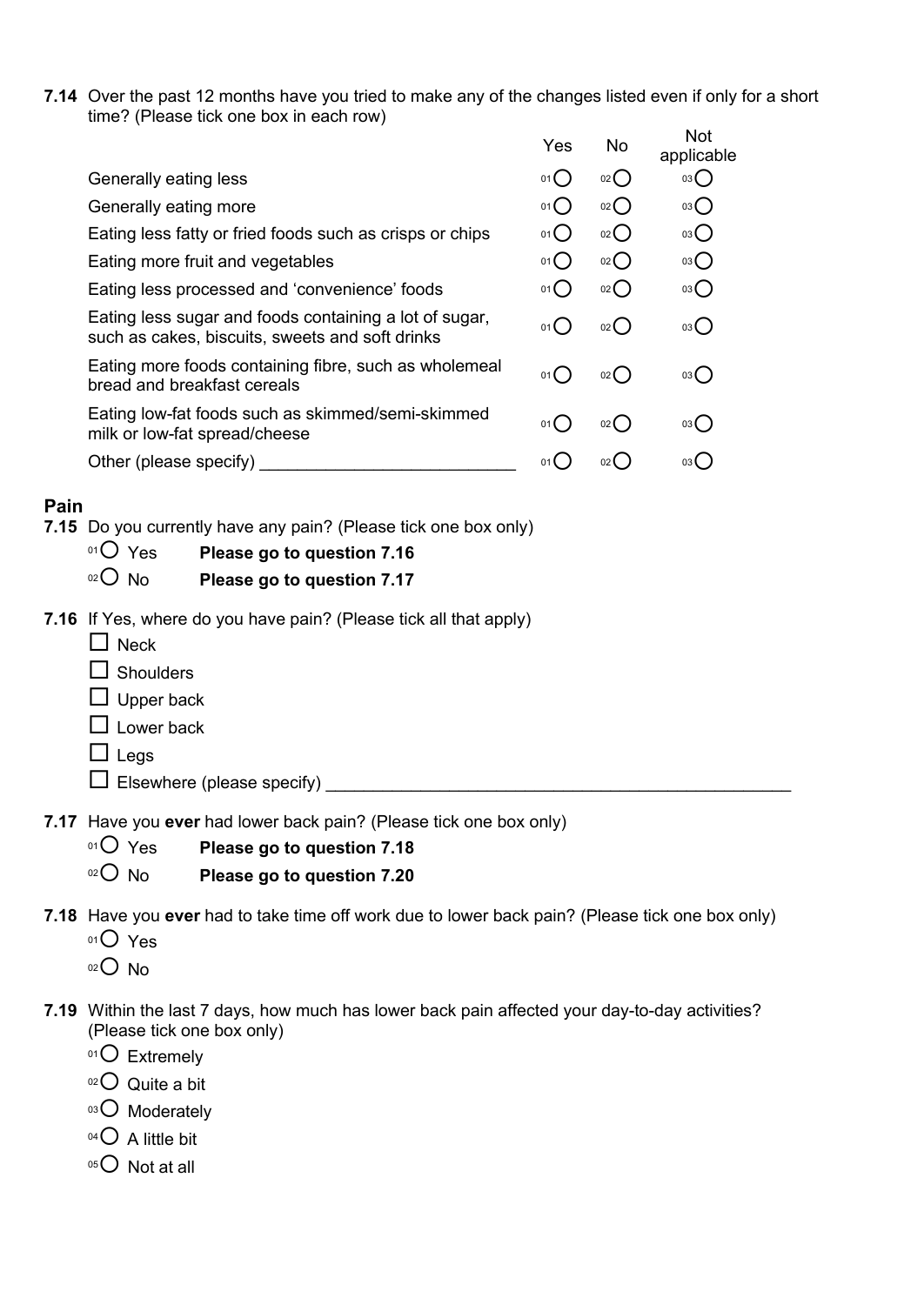**7.20** We are interested in your **thoughts** on lower back trouble. Please indicate your general views on the following statements even if you have never suffered from back pain. (Please tick one box in each row)

|                                                                  | Agree<br>strongly | Agree<br>slightly  | <b>Neither</b><br>agree/<br>disagree | <b>Disagree</b><br>slightly | <b>Disagree</b><br>strongly          |
|------------------------------------------------------------------|-------------------|--------------------|--------------------------------------|-----------------------------|--------------------------------------|
| There is no real treatment for back trouble                      | 01                | $_{02}$ $\bigcap$  | 03                                   | 04()                        | 05()                                 |
| Back trouble will eventually stop you from<br>working            | $01$ $\bigcirc$   | O(2)               | 03()                                 | 04()                        | $05$ <sup>O</sup>                    |
| Back trouble means periods of pain for the<br>rest of one's life | 01()              | $02$ $\bigcirc$    | 03()                                 | 04()                        | 05()                                 |
| Doctors cannot do anything for back<br>trouble                   | 01()              | $_{02}$ $\bigcirc$ | 03()                                 | 04()                        | 05()                                 |
| A bad back should be exercised                                   | 01()              | O(2C)              | 03                                   | $04$ $\bigcirc$             | 05                                   |
| Back trouble makes everything in life<br>worse                   | $01$ $\bigcirc$   | $02$ $\bigcirc$    | 03                                   | 04()                        | 05()                                 |
| Surgery is the most effective way to treat<br>back trouble       | 01()              | $02$ $\bigcirc$    | 03()                                 | 04()                        | 05()                                 |
| Back trouble may mean you end up in a<br>wheelchair              | 01()              | $_{02}$ $\bigcirc$ | 03()                                 | 04()                        | 05()                                 |
| Alternative treatments are the answer to<br>back trouble         | 01()              | $02$ $\bigcirc$    | 03                                   | $04$ $\bigcirc$             | 05()                                 |
| Back trouble means long periods of time<br>off work              | 01                | O(2C)              | 03                                   | $04$ $\bigcirc$             | $05$ <sup>O</sup>                    |
| Medication is the only way of relieving<br>back trouble          | 01()              | $02$ $\bigcirc$    | 03()                                 | 04()                        | 05                                   |
| Once you have back trouble there is<br>always a weakness         | 01()              | O(2C)              | 03                                   | $04$ $\bigcirc$             | $05$ <sup>O</sup>                    |
| Back trouble must be rested                                      | 01()              | $_{02}$ $\bigcirc$ | $03$ $\bigcirc$                      | 04()                        | 05()                                 |
| Later in life back trouble gets progressively<br>worse           | 01                | 02                 | 03()                                 | $04$ <sup>O</sup>           | $05$ <sup><math>\bigcap</math></sup> |

- **7.21** If a person suffers from **lower back pain**, how often do you think it is acceptable for them to take time off work? (Please tick one box only)
	- $01O$  Always
	- $02$  Often
	- 03<sup>O</sup> Sometimes
	- 04<sup>O</sup> Rarely
	- 05<sup>O</sup> Never
- **7.22** If a person suffers from **stress**, how often do you think it is acceptable for them to take time off work? (Please tick one box only)
	- $01$  Always
	- $02$  Often
	- 03<sup>O</sup> Sometimes
	- 04<sup>O</sup> Rarely
	- $05$  Never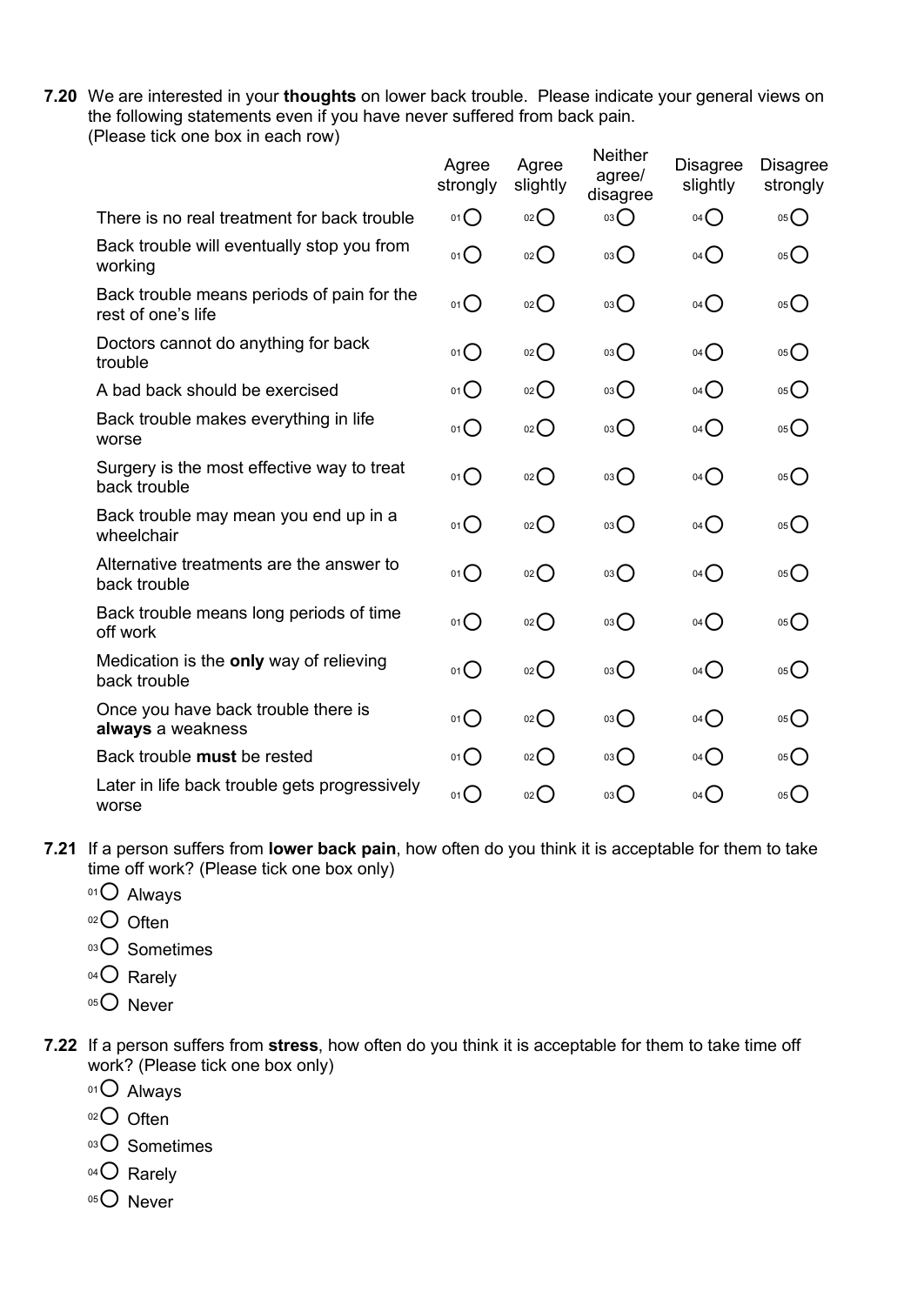# **Section 8 – Travel and Transport**

### **Road Safety**

- **8.1** Do you currently drive: (Please tick all that apply)
	- $\square$  Motorbike/moped
	- $\Box$  Car/van
	- ¨ I do not drive **Please go to question 8.6**
- **8.2** To the nearest year, how long have you been driving? \_\_\_\_\_\_\_\_\_\_ years
- **8.3** How do you rate your own standard of driving? (Please tick one box only)
	- 01<sup>O</sup> Very Good
	- $O$  Good
	- $03$  Poor
	- $04$  Very Poor
- **8.4** On a scale of 0 to 10, where 0 is the worst possible knowledge and 10 is the best possible knowledge, please enter a number in the box below corresponding to how well-informed you feel you are on road craft e.g. meaning of road signs and braking distances.
- **8.5** When driving, what do you think is the highest risk for causing a crash? (Please tick one box only)
	- $^{01}$  $\bigcirc$  Driving too fast for the road conditions
	- $02$  Driving in excess of the speed limit
	- $03$  Drink driving
	- $04$  Using a mobile phone whilst driving
	- 05<sup>O</sup> Pedestrians
	- 06<sup>O</sup> Road works
	- $07$  Tiredness
	- <sup>08</sup>¡ Other (please specify) \_\_\_\_\_\_\_\_\_\_\_\_\_\_\_\_\_\_\_\_\_\_\_\_\_\_\_\_\_\_\_\_\_\_\_\_\_\_\_\_\_\_\_\_\_\_\_\_\_\_\_\_\_\_\_\_
- **8.6** How effective have each of the following road safety messages been in changing your attitude towards road safety? (Please tick one box in each row)

|                                                       | Verv<br>effective | Quite<br>effective | Not very<br>effective | Not at all<br>effective | Have not<br>seen it |
|-------------------------------------------------------|-------------------|--------------------|-----------------------|-------------------------|---------------------|
| Hands Off (don't use mobile phones<br>whilst driving) | 01()              | 02()               | 03()                  | 04()                    | 05()                |
| Drink Driving (December and July)                     | 01()              | 02()               | 03()                  | 04()                    | 05()                |
| Crash.je (Channel 103)                                | 01()              | 02                 | 03                    | $04$ $\bigcirc$         | 05                  |
| Anti-speeding                                         | $01$ $\bigcirc$   | 02                 | 03                    | $04$ $\bigcirc$         | 05                  |
| Be safe, Be seen                                      | 01()              | 02                 | 03                    | 04()                    | 05                  |
| Road safety banners                                   | 01()              | 02()               | 03()                  | 04()                    | 05(                 |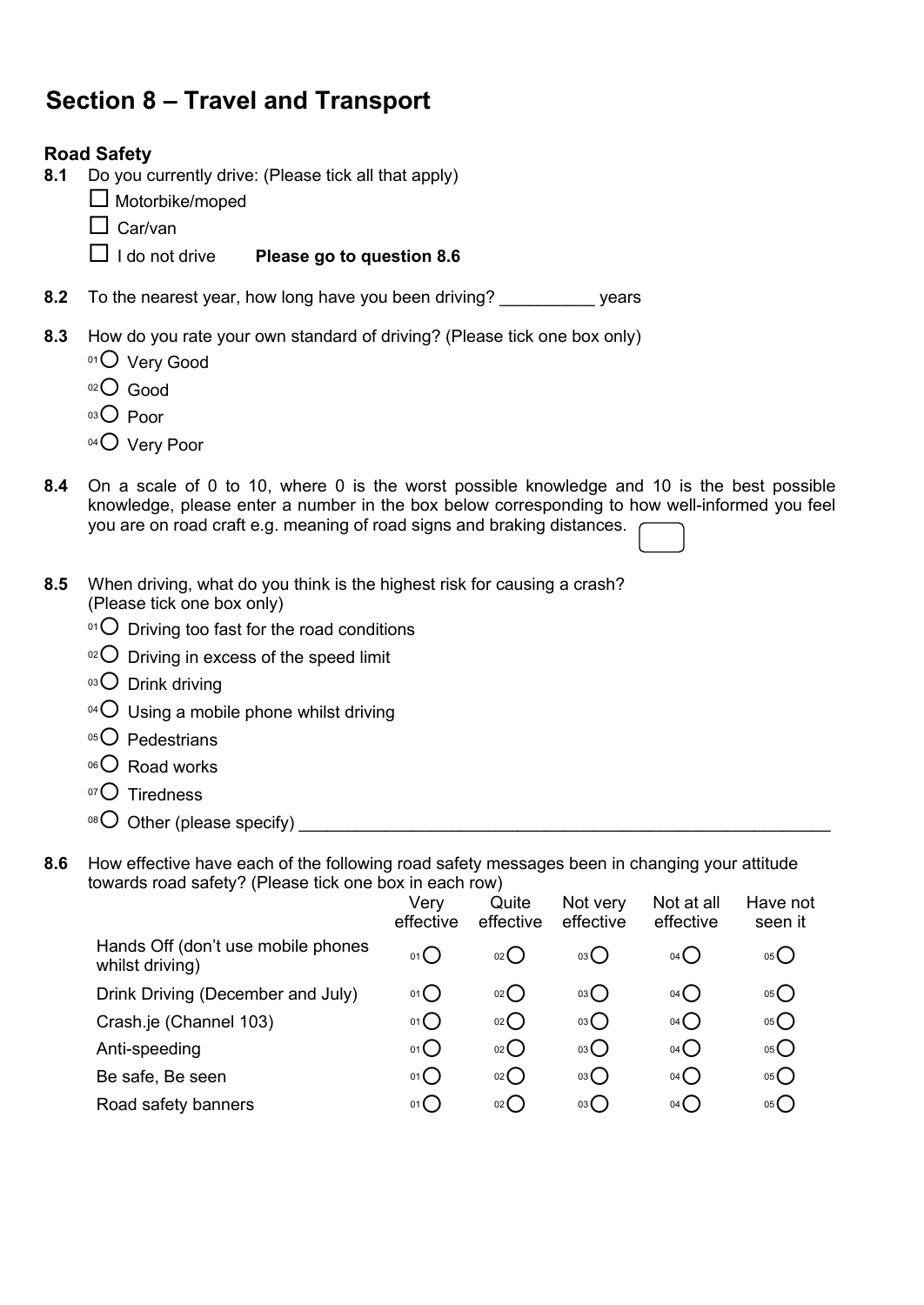- **8.7** How do you rate the general standard of driving in the Island? (Please tick one box only)
	- 01<sup>O</sup> Very Good
	- 02<sup>O</sup> Good
	- $03$  Poor
	- 04<sup>O</sup> Very Poor
	- $05$  Don't know
- **8.8** How important have the following factors been in creating your awareness of road safety? (Please tick one box in each row)

| Very<br>important | Fairly<br>important | Not very<br>important   | Not at all<br>important | Don't<br>know     |
|-------------------|---------------------|-------------------------|-------------------------|-------------------|
| $01$ $\bigcirc$   | 02()                | $03\bigcirc$            | $04$ $\bigcirc$         | 05                |
| 01()              | $02$ $\bigcirc$     | $03\bigcirc$            | $04$ $\bigcirc$         | 05                |
| 01()              | 02                  | $03\bigcirc$            | $04$ $\bigcirc$         | $05$ <sup>O</sup> |
| $01$ $\bigcirc$   | 02                  | $03$ $\bigcirc$         | $04$ $\bigcirc$         | 05                |
| $01$ $\bigcirc$   | 02                  | 03                      | $04$ $\bigcirc$         | 05                |
| 01()              | 02                  | $\overline{\mathrm{O}}$ | $04$ $\bigcirc$         | 05                |
| 01()              | O(2C)               | $03\bigcirc$            | $04$ $\bigcirc$         | 05                |
| 01()              | O(2C)               | $^{03}O$                | $04$ $\bigcirc$         | 05                |
| 01()              | O(2C)               | $^{03}O$                | $04$ $\bigcirc$         | 05                |
| $01$ $\bigcirc$   | 02                  | 03                      | $04$ $\bigcirc$         | 05                |
| 01()              | 02()                | 03 $\bigcirc$           | $04$ $\bigcirc$         | $05$ <sup>O</sup> |
|                   |                     |                         |                         |                   |

**8.9** Which methods do you think would be best suited to control speeding in the Island? (Please tick all that apply)

 $\square$  Permanent speed cameras

 $\Box$  The Police using speed guns

 $\Box$  Speed billboards (displays your speed as you approach to remind you of correct speed limit)

 $\Box$  Speed limiters in vehicles (i.e. stops your vehicle from exceeding certain speeds)

### **Driving Licences**

**8.10** Do you think those banned from driving in the U.K. or other countries should be allowed to drive in Jersey (and vice-versa)? (Please tick one box only)

 $01O$  Yes

 $02O$  No

03<sup>O</sup> Don't know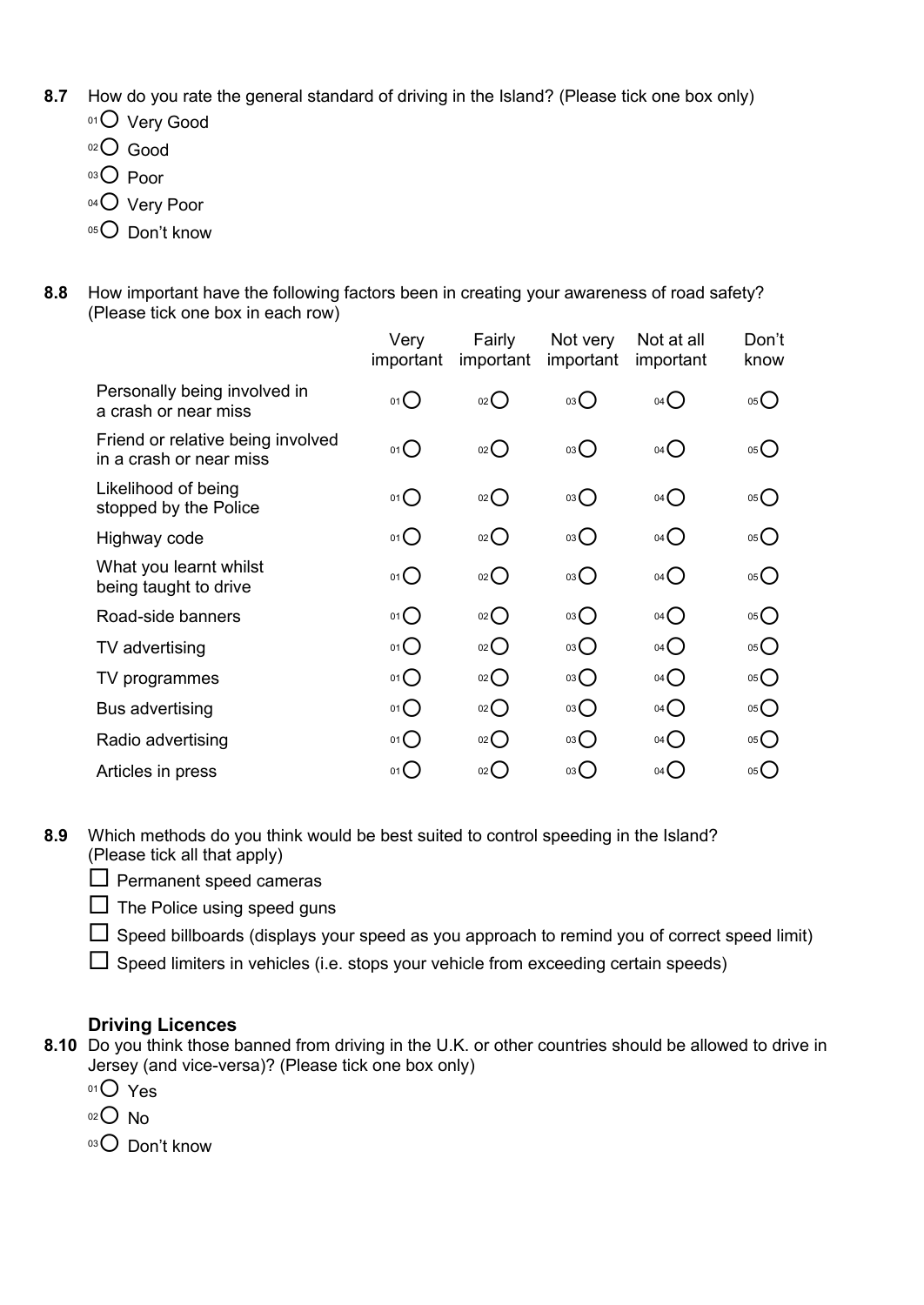- **8.11** Should Jersey introduce a similar system to the U.K. and other countries whereby **fixed fines** are issued for certain driving offences such as speeding or using a mobile phone while driving? (Please tick one box only)
	- 01<sup>O</sup> Yes
	- $02O$  No
	- $03$  Don't know
- **8.12** Should Jersey introduce a similar system to the U.K. and other countries whereby **penalty points** are put onto your licence for certain driving offences such as speeding or using a mobile phone while driving? (Please tick one box only)
	- $01O$  Yes
	- $02$  No
	- $03$  Don't know
- **8.13** Should drivers have to take refresher courses (theory and practical) after a fixed length of time to make sure that their knowledge is up-to-date and for general road safety? (Please tick one box only)
	- <sup>01</sup>○ Yes **Please go to question 8.14**
	- 02<sup>O</sup> No **Please go to question 8.15**
	- <sup>03</sup> Don't know **Please go to question 8.15**
- **8.14** After how many years do you think a refresher course should be re-taken? Every vears

#### **Vehicles**

- **8.15** Do you think there should be a restriction on certain types of vehicles allowed in the Island? (Please tick one box only)
	- <sup>01</sup> $\bigcirc$  Yes Please got to question 8.16
	- <sup>02</sup> No **Please got to question 8.18**
- **8.16** Which of the following **private** vehicles do you think should **NOT** be allowed in the Island? (Please tick all that apply)
	- $\Box$  Caravans
	- $\Box$  Quad bikes
	- $\Box$  No private vehicles should be restricted
	- $\Box$  Other (please specify)  $\Box$
- **8.17** Which of the following **commercial** vehicles do you think should **NOT** be allowed in the Island, even though it may mean passing the higher cost of using smaller, less efficient vehicles onto the consumer? (Please tick all that apply)
	- $\Box$  Wider Lorries than we currently have (2.3 metres)
	- $\Box$  Longer Lorries than we currently have (9 metres)
	- $\Box$  No commercial vehicles should be restricted
	- $\Box$  Other (please specify)  $\Box$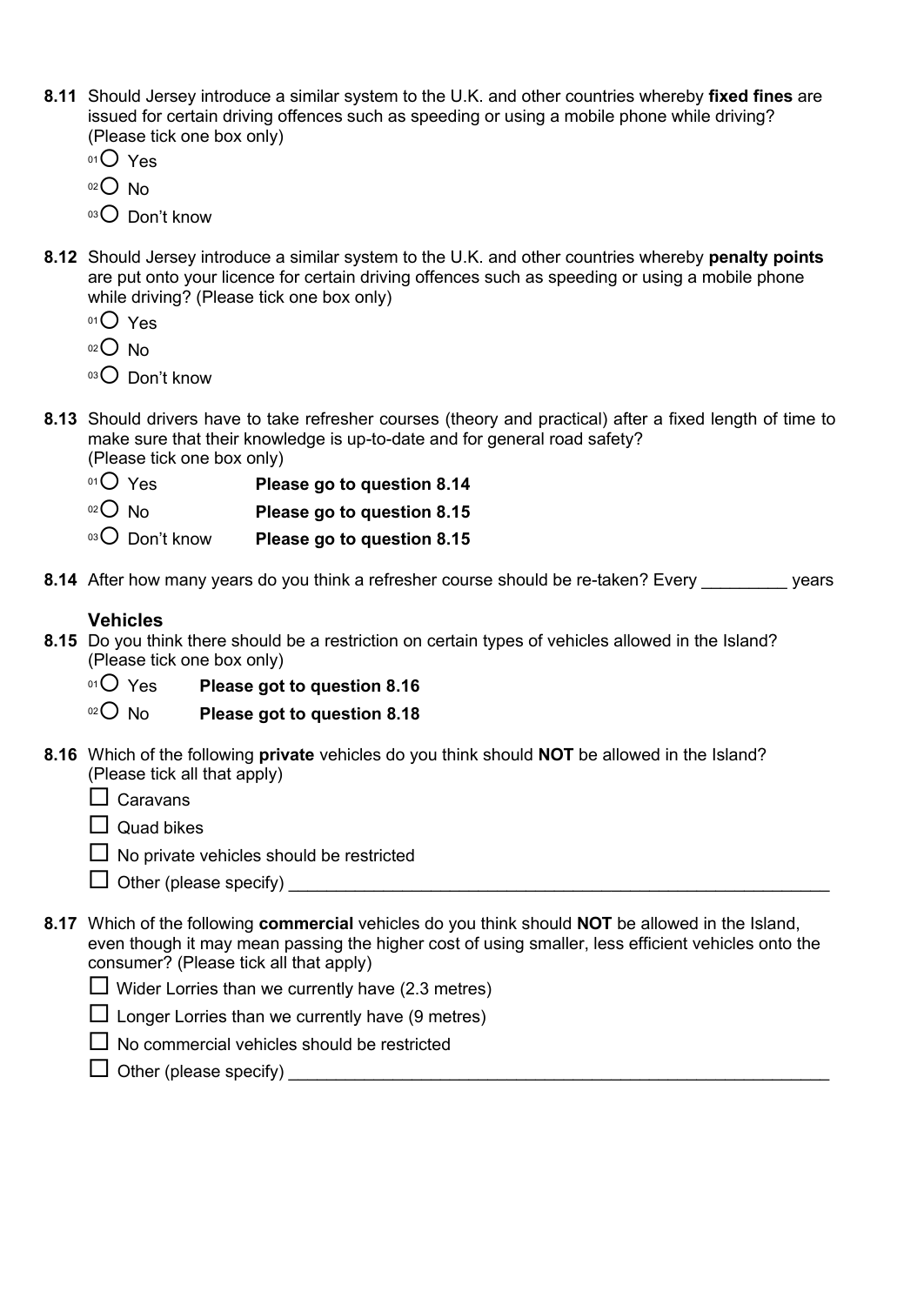### **Road Crossings**

- **8.18** When crossing the road at a signal controlled junction, how often do you press the button and wait for the 'green man' to appear before crossing the road? (Please tick one box only)
	- $01$  Always
	- $02$  Quite often
	- 03<sup>O</sup> Not very often
	- 04<sup>O</sup> Never
- **8.19** To what extent do you agree or disagree with the following statements? (Please tick one box in each row)

|                                                                                          | Agree<br>strongly | Agree<br>slightly | <b>Disagree</b><br>slightly | <b>Disagree</b><br>strongly |  |  |
|------------------------------------------------------------------------------------------|-------------------|-------------------|-----------------------------|-----------------------------|--|--|
| Signal-controlled crossings help me cross the road                                       | 01()              | O(2)              | 03                          | $04$ $\bigcirc$             |  |  |
| There is no need for signal-controlled crossings                                         | 01()              | $_{02}( )$        | 03                          | $04$ $\bigcirc$             |  |  |
| As a pedestrian, signal-controlled crossings<br>improves my safety                       | 01()              | 02()              | 03()                        | 04( )                       |  |  |
| Waiting at a signal-controlled crossing delays the<br>time it takes me to cross the road | 01()              | 02()              | 03()                        | $04$ $\left($               |  |  |
| Do you think there abould be mere signal controlled eressings introduced?                |                   |                   |                             |                             |  |  |

\_\_\_\_\_\_\_\_\_\_\_\_\_\_\_\_\_\_\_\_\_\_\_\_\_\_\_\_\_\_\_\_\_\_\_\_\_\_\_\_\_\_\_\_\_\_\_\_\_\_\_\_\_\_\_\_\_\_\_\_\_\_\_\_\_\_\_\_\_\_\_\_\_\_\_\_\_\_ \_\_\_\_\_\_\_\_\_\_\_\_\_\_\_\_\_\_\_\_\_\_\_\_\_\_\_\_\_\_\_\_\_\_\_\_\_\_\_\_\_\_\_\_\_\_\_\_\_\_\_\_\_\_\_\_\_\_\_\_\_\_\_\_\_\_\_\_\_\_\_\_\_\_\_\_\_\_

**8.20** Do you think there should be more signal-controlled crossings introduced? (Please tick one box only)

| $01O$ Yes | Please got to question 8.21 |
|-----------|-----------------------------|
| $O02$ No  | Please got to question 8.22 |

**8.21** If Yes, where would you like to see signal-controlled crossing introduced?

#### **Services for the Public**

**8.22** How do you rate the following services in Jersey?

(Please tick one box in each row; if not applicable to you please tick "Don't know")

|                                           | Very good       | Good  | Poor | Very poor       | Don't know |
|-------------------------------------------|-----------------|-------|------|-----------------|------------|
| Condition of the Island's main roads      | 01()            | 02O   | 03O  | $04$ $\bigcirc$ | 05         |
| Cleanliness of our beaches                | 01()            | 02    | 03() | $04$ $\bigcirc$ | 05         |
| Condition of town pavements               | 01              | 02    | 03() | $04$ $\bigcirc$ | 05         |
| Cleanliness of our pavements and roads    | $01$ $\bigcirc$ | 02    | 03   | $04$ $\bigcirc$ | 05         |
| Cleanliness of our public toilets         | 01              | O(2C) | 03   | $04$ $\bigcirc$ | 05         |
| Island-wide recycling facilities          | 01              | 02    | 03   | $04$ $\bigcirc$ | 05O        |
| Standard/quality of all parks and gardens | 01()            | 02    | 03() | $04$ $\bigcirc$ | 05         |
| Availability of cycle parking             | 01              | 02    | 03   | $04$ $\bigcirc$ | 05         |
| Availability of motorcycle parking        | 01              | O(2C) | 03   | $04$ $\bigcirc$ | 05         |
| Management of road works                  | 01()            | 02    | 03   | $04$ $\bigcirc$ | 05         |
| Maintenance of street lighting            | 01()            | 02    | 03   | $04$ $\bigcirc$ | 05         |
| Standard of road markings                 | 01()            | 02    | 03() | $04$ $\bigcirc$ | 05         |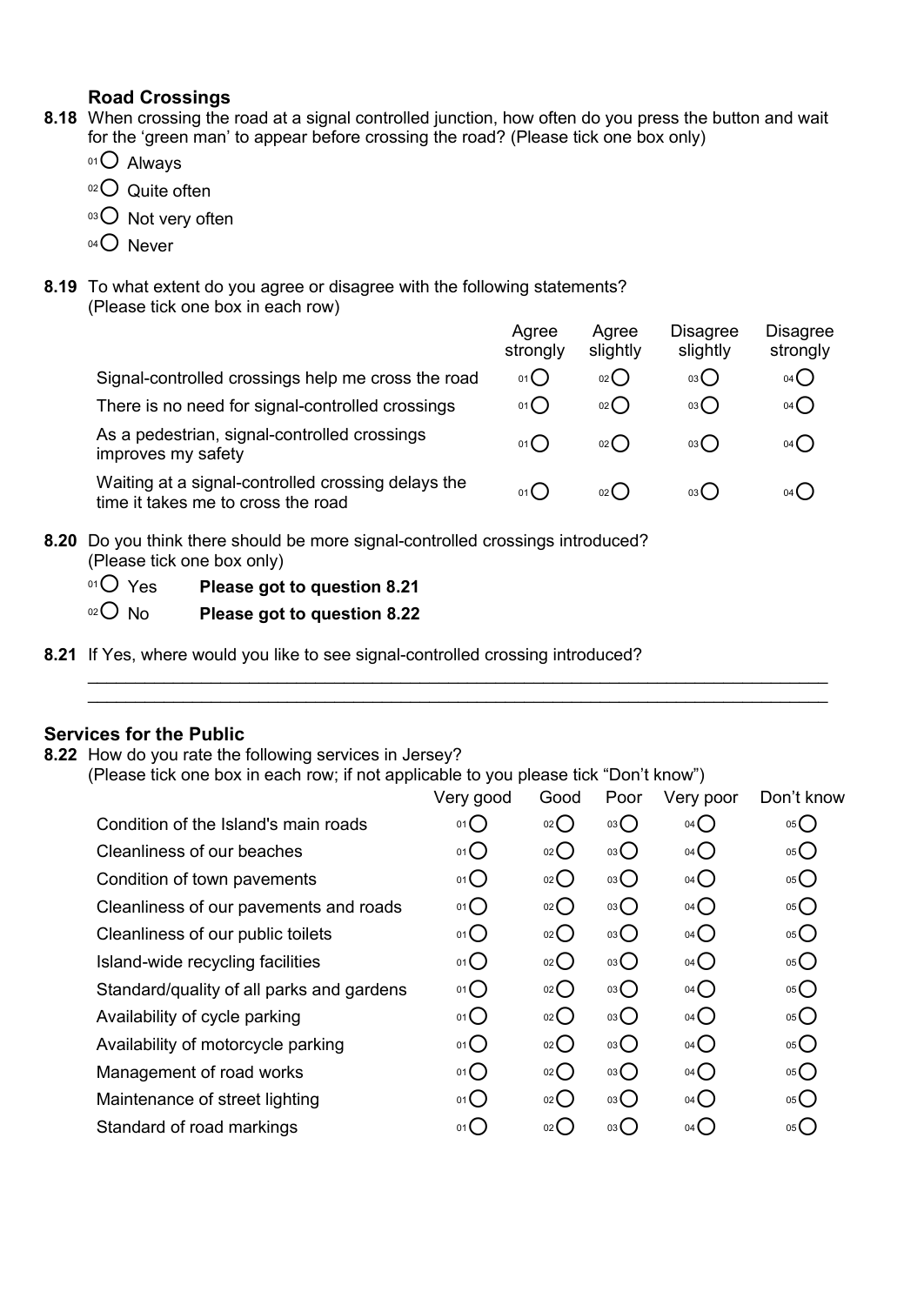### **Travel Diary**

In the table opposite, please can you detail **all journeys** (e.g. to and from work, at lunchtime, to the shops, to pick up children, social travel) which you made yesterday (**weekday** only).

Please **include all** journeys made by: public transport (bus and taxi), motor vehicle (car/van or motorbike/moped), by bicycle or on foot (only include journeys on foot of 10 minutes or more).

If your journey involved more than one form of transport (e.g. walk to bus stop, take bus, walk to work) **please use a separate line for each stage of your journey**. Similarly if the journey had several purposes e.g. drop kids off at school and then go to work, please state the first part of the journey on one line and enter the second half on the next line below. So the above example would have 'School run' on one line and then the line below would read 'To work'. An example is shown in the table.

#### **Notes:**

**Purpose of journey** – please provide a simple description of the journey from one of the following:

- · To work
- · Social
- · Go home
- Shopping
- School run
- · Commercial use
- Other (please specify)

**Time start/arrived** – please write in hours and minutes and show whether this was a.m. or p.m..

**From/To** – please indicate which Parish your journey started and finished in, and also the area if known. If your journey started or finished at home please just write 'Home'.

**Mode of travel** – show each different method of transport used on a separate line from the following:

- · Walk
- · Bicycle
- · Motorbike
- · Bus
- · Taxi
- · Company car/van
- Car (driver)
- Car (lift)

**Approx. distance (miles)** – write in the approximate distance travelled in miles and parts of a mile, e.g. '1.8' or '0.5' or '3½' miles

**Number of people in vehicle** – the number of people travelling in the vehicle if used a car/van.

- **8.23** Day of week covered? (Please tick one box only)
	- $01$  Monday
	- $02$  Tuesday
	- 03<sup>O</sup> Wednesday
	- 04<sup>O</sup> Thursday
	- $05$  Friday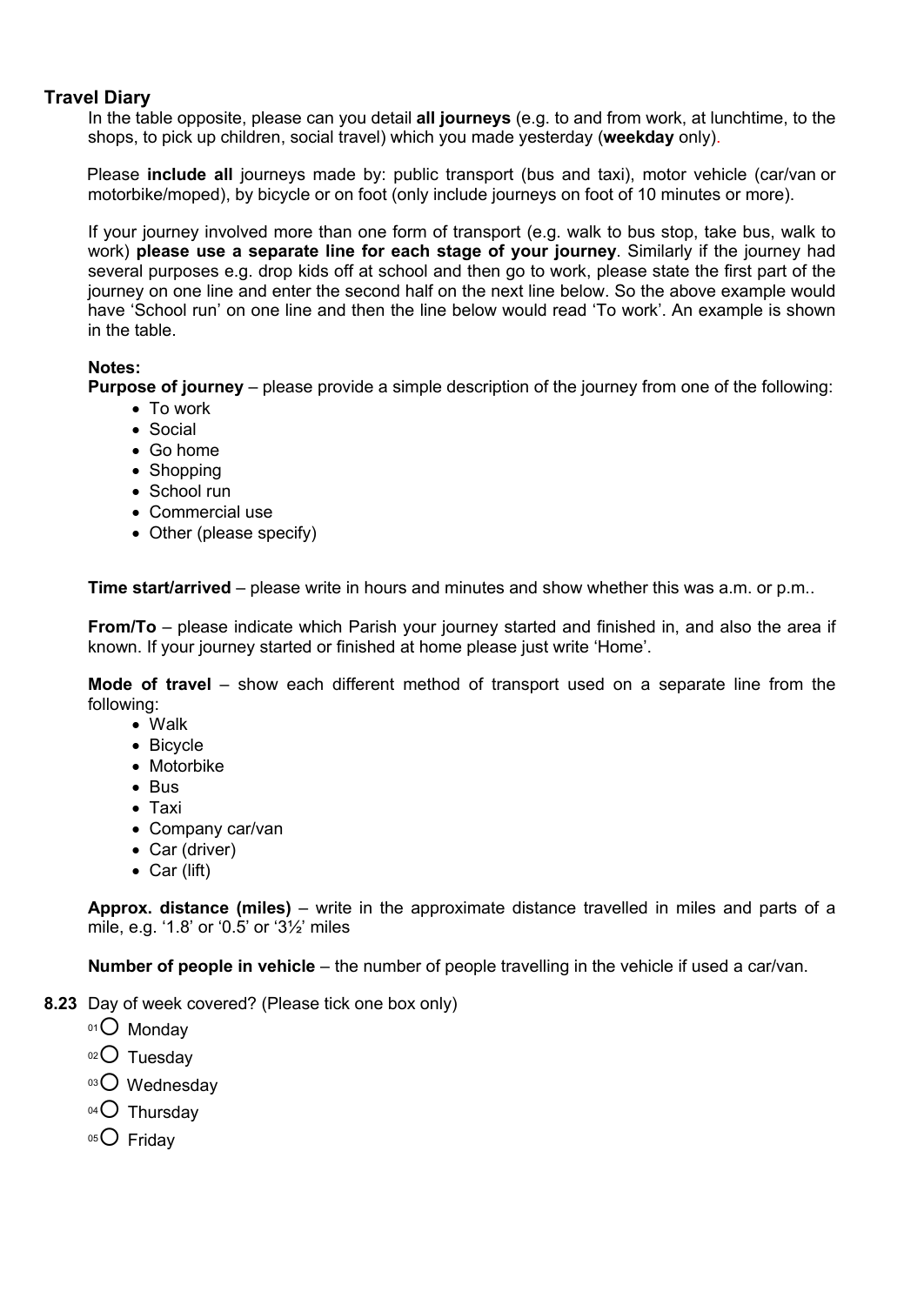|                | <b>Purpose</b><br>of journey | <b>Time</b><br>start | <b>Time</b><br>arrived |         | From       |         | To           | Mode of<br>travel | Approx.<br>distance<br>(miles) | <b>Number</b><br>of people<br>in vehicle |
|----------------|------------------------------|----------------------|------------------------|---------|------------|---------|--------------|-------------------|--------------------------------|------------------------------------------|
|                |                              | 7:45                 | 8:25                   | Area:   | Home       | Area:   | Esplanade    | Car               |                                |                                          |
| <b>EXAMPLE</b> | To work                      | am/pm                | am/pm                  | Parish: | St Brelade | Parish: | St Helier    | (driver)          | $\overline{\mathbf{4}}$        | $\mathbf{1}$                             |
|                | To work                      | 8:25                 | 8:35                   | Area:   | Esplanade  | Area:   | Royal Square | Walk              | 0.5                            | n/a                                      |
|                |                              | $am/\rho m$          | $am/\rho m$            | Parish: | St Helier  | Parish: | St Helier    |                   |                                |                                          |
|                |                              |                      |                        | Area:   |            | Area:   |              |                   |                                |                                          |
|                |                              | am/pm                | am/pm                  | Parish: |            | Parish: |              |                   |                                |                                          |
|                |                              |                      |                        | Area:   |            | Area:   |              |                   |                                |                                          |
|                |                              | am/pm                | am/pm                  | Parish: |            | Parish: |              |                   |                                |                                          |
|                |                              |                      |                        | Area:   |            | Area:   |              |                   |                                |                                          |
|                |                              | am/pm                | am/pm                  | Parish: |            | Parish: |              |                   |                                |                                          |
|                |                              |                      |                        | Area:   |            | Area:   |              |                   |                                |                                          |
|                |                              | am/pm                | am/pm                  | Parish: |            | Parish: |              |                   |                                |                                          |
|                |                              |                      |                        | Area:   |            | Area:   |              |                   |                                |                                          |
|                |                              | am/pm                | am/pm                  | Parish: |            | Parish: |              |                   |                                |                                          |
|                |                              |                      |                        | Area:   |            | Area:   |              |                   |                                |                                          |
|                |                              | am/pm                | am/pm                  | Parish: |            | Parish: |              |                   |                                |                                          |
|                |                              |                      |                        | Area:   |            | Area:   |              |                   |                                |                                          |
|                |                              | am/pm                | am/pm                  | Parish: |            | Parish: |              |                   |                                |                                          |
|                |                              |                      |                        | Area:   |            | Area:   |              |                   |                                |                                          |
|                |                              | am/pm                | am/pm                  | Parish: |            | Parish: |              |                   |                                |                                          |
|                |                              |                      |                        | Area:   |            | Area:   |              |                   |                                |                                          |
|                |                              | am/pm                | am/pm                  | Parish: |            | Parish: |              |                   |                                |                                          |
|                |                              |                      |                        | Area:   |            | Area:   |              |                   |                                |                                          |
|                |                              | am/pm                | am/pm                  | Parish: |            | Parish: |              |                   |                                |                                          |
|                |                              |                      |                        | Area:   |            | Area:   |              |                   |                                |                                          |
|                |                              | am/pm                | am/pm                  | Parish: |            | Parish: |              |                   |                                |                                          |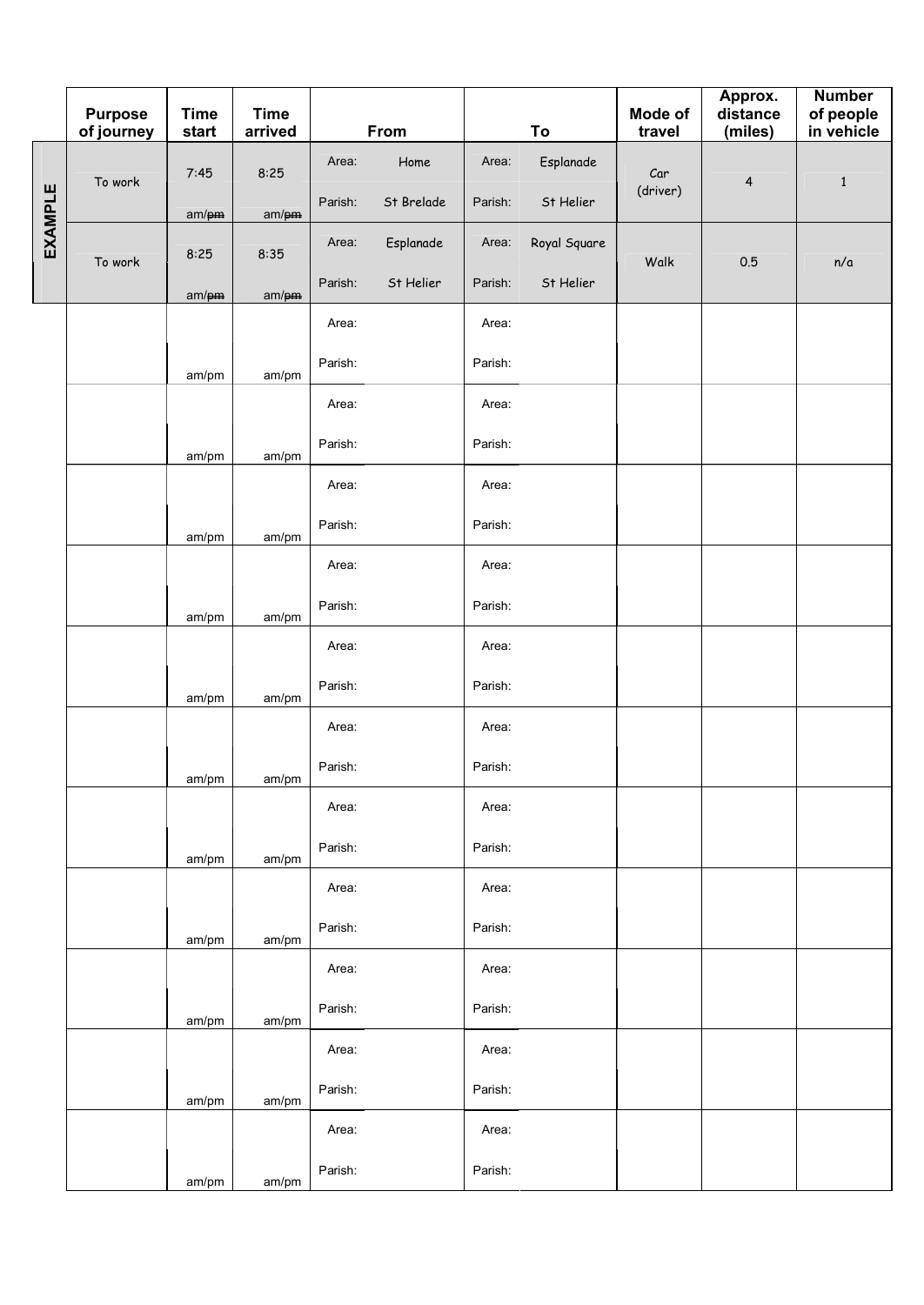**8.24** Approximately, how many **miles** do you drive your car(s)/van(s) for **personal** use only (i.e. excluding any miles travelled for commercial use)? You may answer with either your annual or weekly mileage.

| <b>Annual mileage</b>      | <b>Weekly mileage</b>              |
|----------------------------|------------------------------------|
| $01O0 - 999$               | $01O_0 - 19$                       |
| $^{02}$ O 1,000 - 1,999    | $02$ 20-39                         |
| $03\bigcirc$ 2,000 - 2,999 | $^{03}$ O 40-59                    |
| $04\bigcirc$ 3,000 - 3,999 | $04\bigcirc 60-79$                 |
| $05\bigcirc$ 4,000 - 4,999 | $05\bigcirc$ 80-99                 |
| $06O$ 5,000+               | $06O$ 100+                         |
| I do not own a car/van     | $\mathsf D$ I do not own a car/van |
|                            |                                    |

**8.25** Approximately, how many **miles** do you drive your motorbike(s)/moped(s) for **personal** use only (i.e. excluding any miles travelled for commercial use)?

You may answer with either your annual or weekly mileage.

| <b>Annual mileage</b>          | <b>Weekly mileage</b>                   |
|--------------------------------|-----------------------------------------|
| $01O$ 0 - 999                  | $01O_0 - 19$                            |
| $02$ 1,000 - 1,999             | $02$ 20-39                              |
| $03\bigcirc$ 2,000 - 2,999     | $03$ Q 40-59                            |
| $^{04}$ $O$ 3,000 - 3,999      | $^{04}$ $O$ 60-79                       |
| $05O$ 4,000 - 4,999            | $05$ 80-99                              |
| $^{06}$ O 5.000+               | $06O$ 100+                              |
| I do not own a motorbike/moped | $\sigma$   do not own a motorbike/moped |